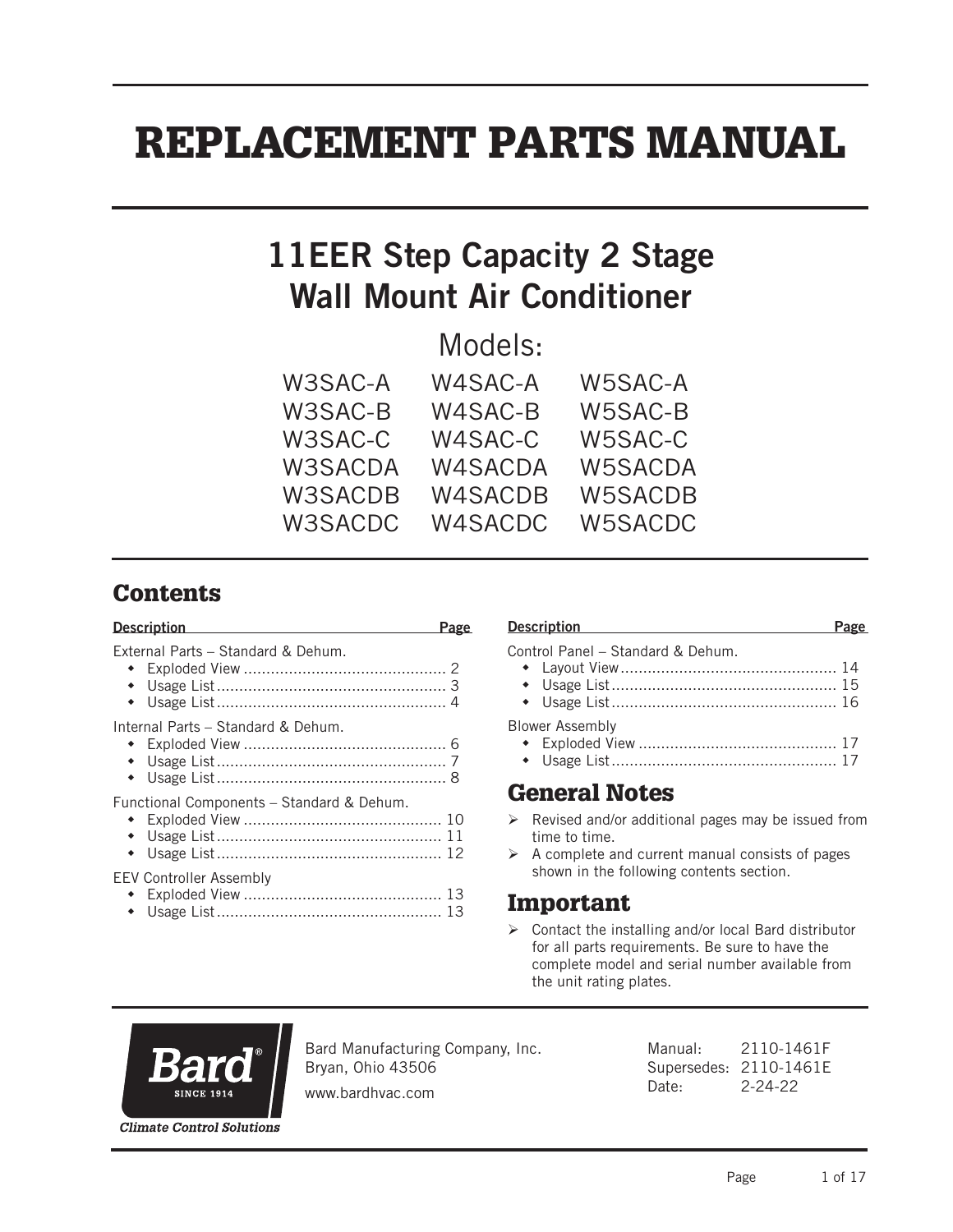

SEXP-932 B

This drawing to be used for reference for pages 3 and 4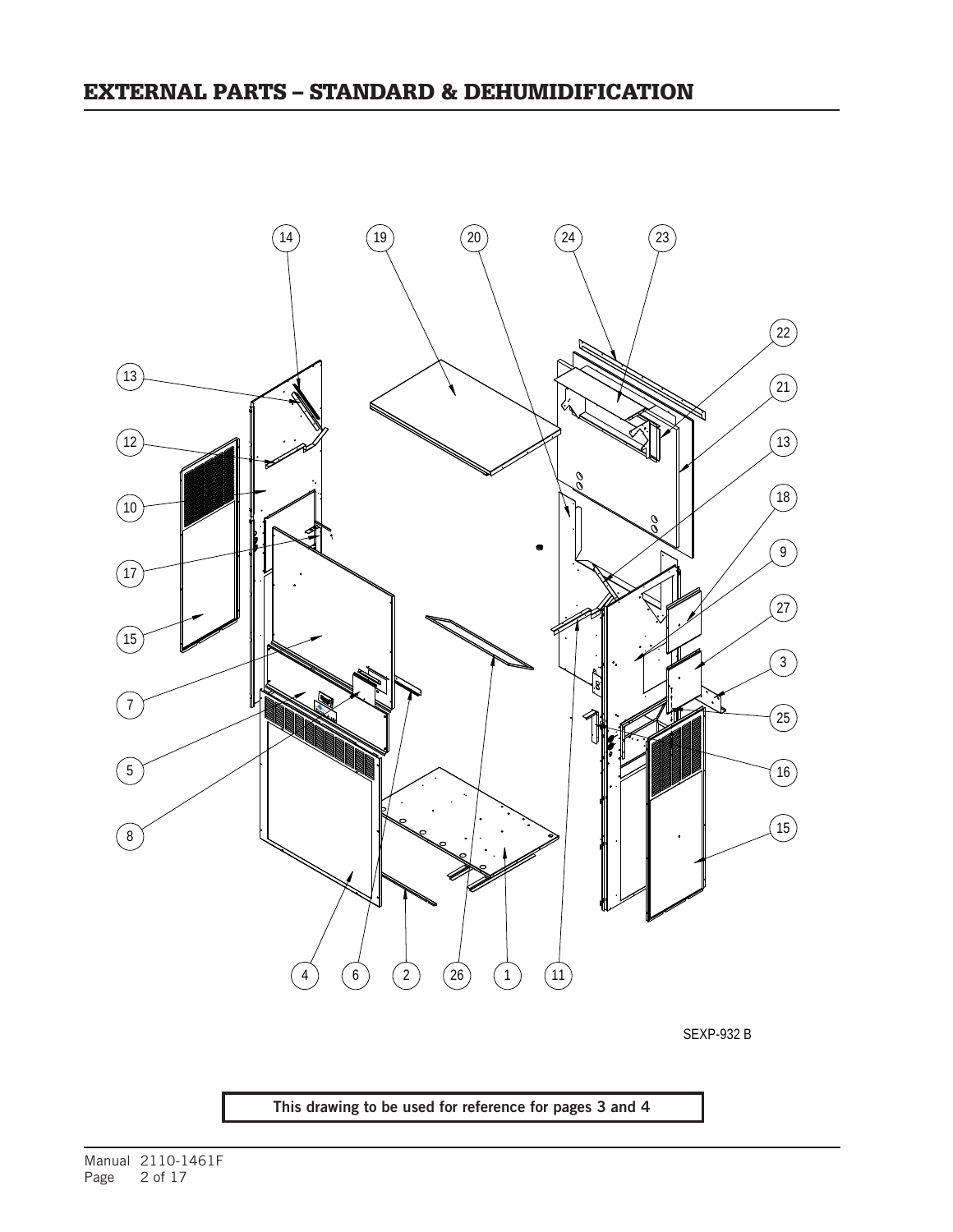#### EXTERNAL PARTS – STANDARD & DEHUMIDIFICATION

| Dwg                 |                                                   |                                                        | W3SAC-A, B, C           | W3SACDA, B, C        | W4SAC-A, B, C        | ں<br>W4SACDA, B,        |
|---------------------|---------------------------------------------------|--------------------------------------------------------|-------------------------|----------------------|----------------------|-------------------------|
| No.<br>1            | Part Number<br>S127-574                           | <b>Description</b><br>Unit Base                        | $\overline{\mathsf{x}}$ | X                    | $\sf X$              | $\overline{\mathsf{x}}$ |
| 1                   | S127-584 3                                        | Unit Base                                              | O                       | O                    | $\circ$              | 0                       |
| $\overline{c}$      | 113-762                                           | Front Base Bracket                                     | Χ                       | X                    | X                    | X                       |
| 2                   | 113-797 <sup>3</sup>                              | Front Base Bracket                                     | 0                       | $\Omega$             | $\Omega$             | 0                       |
| 3                   | 113-140                                           | <b>Bottom Mounting Bracket</b>                         | X                       | X                    | X                    | X                       |
| $\overline{4}$<br>4 | 119-125-* <sup>0</sup><br>119-148 <sup>©</sup>    | <b>Front Grille</b><br><b>Front Grille</b>             | X<br>$\Omega$           | X<br>$\Omega$        | X<br>$\Omega$        | X<br>0                  |
| 4                   | 119-135 <sup>3</sup>                              | <b>Front Grille</b>                                    | O                       | $\Omega$             | $\Omega$             | O                       |
| 5                   | S533-301-* <sup>0</sup>                           | Control Panel Cover (Outer)                            | X                       | X                    | X                    | X                       |
| 5                   | S533-309 2                                        | Control Panel Cover (Outer)                            | O                       | $\Omega$             | $\Omega$             | O                       |
| 5                   | \$533-310 <sup>3</sup>                            | Control Panel Cover (Outer)                            | O                       | $\Omega$             | $\Omega$             | O                       |
| 6<br>6              | \$165-608-* <sup>0</sup><br>S165-609 @            | Rain Channel<br>Rain Channel                           | X<br>O                  | X<br>$\Omega$        | X<br>$\Omega$        | X<br>$\circ$            |
| 6                   | S165-610 ©                                        | Rain Channel                                           | 0                       | $\Omega$             | $\Omega$             | O                       |
| $\overline{7}$      | S515-323-* <sup>1</sup>                           | <b>Upper Front</b>                                     | X                       | X                    | X                    | X                       |
| 7                   | S515-328 <sup>②</sup>                             | <b>Upper Front</b>                                     | $\Omega$                | $\Omega$             | $\Omega$             | O                       |
| 7                   | S515-330 ©                                        | <b>Upper Front</b>                                     | O                       | $\Omega$             | $\Omega$             | O                       |
| 8                   | 153-717-* <sup>(1)</sup>                          | Disconnect Access Door                                 | X                       | X                    | X                    | X                       |
| 8<br>8              | 153-723 <sup>2</sup><br>153-724 <sup>3</sup>      | Disconnect Access Door<br>Disconnect Access Door       | $\Omega$<br>0           | $\Omega$<br>$\Omega$ | $\Omega$<br>$\Omega$ | 0<br>O                  |
| 9                   | S501-1127-* ①                                     | <b>Right Side</b>                                      | Χ                       | X                    | X                    | X                       |
| 9                   | S501-1128 2                                       | <b>Right Side</b>                                      | 0                       | 0                    | $\Omega$             | O                       |
| 9                   | S501-1129 3                                       | <b>Right Side</b>                                      | 0                       | $\Omega$             | $\Omega$             | O                       |
| 10                  | $501 - 1054 - \sqrt{0}$                           | Left Side                                              | X                       | X                    | X                    | X                       |
| 10                  | 501-1073 2                                        | Left Side                                              | 0                       | $\Omega$             | $\Omega$             | 0                       |
| 10<br>11            | 501-1077 ③                                        | Left Side                                              | 0<br>X                  | $\Omega$<br>X        | $\Omega$<br>X        | O<br>X                  |
| 12                  | 105X1454<br>105Y1454                              | Right Support Angle<br>Left Support Angle              | Χ                       | X                    | X                    | Χ                       |
| 13                  | 105-1457                                          | Coil Support                                           | $\overline{c}$          | $\overline{c}$       | $\overline{c}$       | $\overline{c}$          |
| 14                  | 147-055                                           | Coil Support Offset                                    | $\overline{X}$          | X                    | X                    | X                       |
| 15                  | 119-126-* 1                                       | Side Grille                                            | $\overline{c}$          | $\overline{c}$       | $\overline{c}$       | $\overline{c}$          |
| 15                  | 119-142 <sup><b><sup>2</sup></b></sup>            | Side Grille                                            | $\overline{c}$          | 2                    | 2                    | 2                       |
| 15                  | 119-136 <sup>3</sup>                              | Side Grille                                            | $\overline{c}$          | $\overline{c}$       | $\overline{c}$       | 2                       |
| 16                  | 105-1450                                          | Right Control Panel Angle                              | Χ                       | X                    | X                    | X                       |
| 17<br>18            | 105-1451<br>S543-221-* <sup>1</sup>               | Left Control Panel Angle<br><b>Heater Access Cover</b> | Χ<br>X                  | X<br>X               | X<br>X               | Χ<br>X                  |
| 18                  | S543-228 ©                                        | <b>Heater Access Cover</b>                             | O                       | $\Omega$             | $\Omega$             | 0                       |
| 18                  | S543-229 3                                        | <b>Heater Access Cover</b>                             | 0                       | 0                    | $\circ$              | 0                       |
| 19                  | 507-382-* <sup>0</sup>                            | Top                                                    | X                       | X                    | X                    | X                       |
| 19                  | 507-391 2                                         | Top                                                    | 0                       | 0                    | O                    | 0                       |
| 19                  | 507-392 ©                                         | Top                                                    | 0                       | O                    | $\Omega$             | 0                       |
| 20<br>20            | 109-412<br>109-418 2                              | Lower Back<br>Lower Back                               | х<br>O                  | Χ<br>$\circ$         | Χ<br>$\circ$         | Χ<br>0                  |
| 20                  | 109-422 3                                         | Lower Back                                             | O                       | O                    | 0                    | 0                       |
| 21                  | S509-411                                          | Upper Back                                             | Χ                       | X                    | X                    | X                       |
| 21                  | S509-417 2                                        | Upper Back                                             | 0                       | 0                    | 0                    | 0                       |
| 21                  | S509-421 3                                        | Upper Back                                             | 0                       | 0                    | 0                    | 0                       |
| 22                  | S111-299                                          | Outlet Air Frame Assembly<br><b>Heat Shield</b>        | Χ                       | Χ                    | Χ<br>X               | Χ                       |
| 23<br>24            | 535-129<br>113-150-* <sup>0</sup>                 | Top Rain Flashing                                      | Χ<br>Χ                  | Χ<br>X               | X                    | Χ<br>X                  |
| 24                  | 113-150-4 2                                       | Top Rain Flashing                                      | 0                       | 0                    | 0                    | 0                       |
| 24                  | 113-359 <sup>3</sup>                              | Top Rain Flashing                                      | 0                       | 0                    | 0                    | 0                       |
| 25                  | 539-406                                           | Fresh Air Damper Assembly                              | X                       | X                    | X                    | X                       |
| 25                  | 543-222                                           | Intake Blank Off Plate                                 | O                       | 0                    | $\Omega$             | 0                       |
| 26                  | 543-220                                           | Exhaust Blank Off Plate                                | $\overline{X}$          | Χ                    | Χ                    | Χ                       |
| 27<br>27            | \$543-248-* <sup>0</sup><br>S543-250 <sup>2</sup> | <b>Access Cover</b><br><b>Access Cover</b>             | X                       | Χ                    | Χ<br>0               | Χ                       |
| 27                  | S543-251 3                                        | <b>Access Cover</b>                                    | 0<br>0                  | 0<br>0               | $\Omega$             | 0<br>0                  |
| <b>NS</b>           | 5252-033                                          | <b>Bard Nameplate</b>                                  | Χ                       | X                    | X                    | Χ                       |
|                     |                                                   |                                                        |                         |                      |                      |                         |

 Exterior cabinet parts are manufactured with various paint color options. To ensure the proper paint color is received, include the complete model and serial number of the unit for which cabinet parts are being ordered.

X – Standard Component O – Optional Component

k Exterior cabinet parts are manufactured from aluminum Code "A" #24 - Top rain flashing not available in aluminum; order 113-150-4 (Buckeye Gray).

Exterior cabinet parts are manufactured from stainless steel Code "S"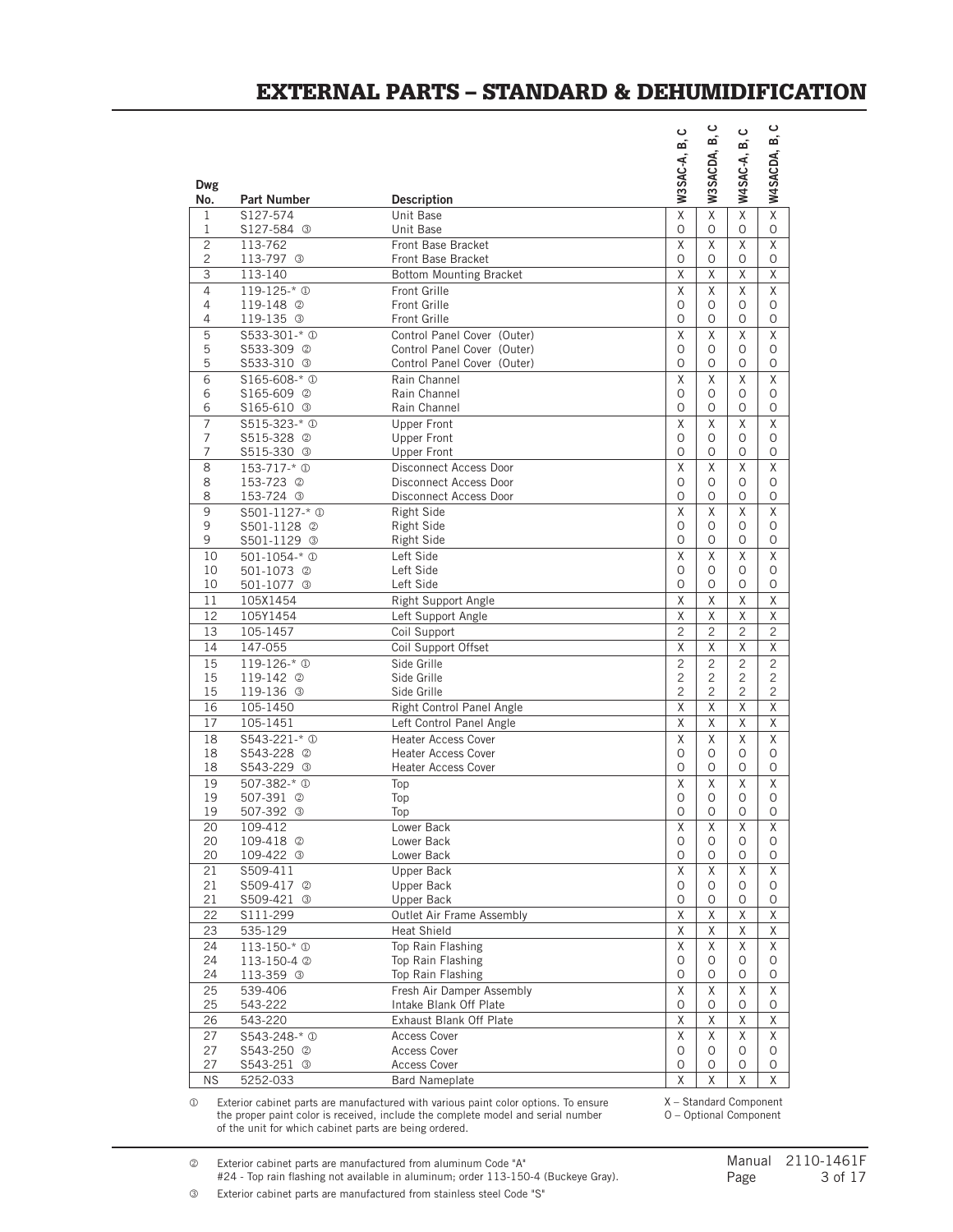#### EXTERNAL PARTS – STANDARD & DEHUMIDIFICATION

| Dwg            |                                                 |                                                   | ပ<br>W5SAC-A, B,     | ပ<br>W5SACDA, B,        |
|----------------|-------------------------------------------------|---------------------------------------------------|----------------------|-------------------------|
| No.<br>1       | <b>Part Number</b><br>S127-574                  | <b>Description</b><br>Unit Base                   | $\overline{X}$       | $\overline{\mathsf{x}}$ |
| 1              | S127-584 3                                      | Unit Base                                         | 0                    | $\circ$                 |
| $\overline{c}$ | 113-762                                         | Front Base Bracket                                | X                    | X                       |
| 2              | 113-797 3                                       | Front Base Bracket                                | 0                    | 0                       |
| 3              | 113-140                                         | <b>Bottom Mounting Bracket</b>                    | X                    | X                       |
| 4              | $119 - 127 - * 0$                               | Front Grille                                      | X                    | Χ                       |
| 4<br>4         | 119-149 <sup><b><sup>2</sup></b></sup>          | <b>Front Grille</b><br><b>Front Grille</b>        | $\Omega$<br>$\Omega$ | $\circ$<br>O            |
| 5              | 119-137 <sup>3</sup><br>S533-301-* <sup>0</sup> | Control Panel Cover (Outer)                       | X                    | X                       |
| 5              | S533-309 2                                      | Control Panel Cover (Outer)                       | $\Omega$             | 0                       |
| 5              | \$533-310 <sup>3</sup>                          | Control Panel Cover (Outer)                       | $\Omega$             | $\circ$                 |
| 6              | $$165-608-*$ ①                                  | Rain Channel                                      | X                    | X                       |
| 6              | S165-609 2                                      | Rain Channel                                      | O                    | $\Omega$                |
| 6              | S165-610 <sup>3</sup>                           | Rain Channel                                      | $\Omega$             | 0                       |
| $\overline{7}$ | S515-324-* ①                                    | <b>Upper Front</b>                                | X                    | X                       |
| 7<br>7         | S515-329 <sup>②</sup>                           | <b>Upper Front</b>                                | 0<br>$\Omega$        | $\circ$<br>$\circ$      |
| 8              | S515-331 3<br>$153 - 717 - * 0$                 | <b>Upper Front</b>                                | X                    | X                       |
| 8              | 153-723 2                                       | Disconnect Access Door<br>Disconnect Access Door  | $\Omega$             | $\circ$                 |
| 8              | 153-724 3                                       | Disconnect Access Door                            | $\Omega$             | 0                       |
| 9              | S501-1130-* <sup>①</sup>                        | <b>Right Side</b>                                 | X                    | X                       |
| 9              | S501-1131 2                                     | Right Side                                        | $\Omega$             | O                       |
| 9              | S501-1132 <b>3</b>                              | Right Side                                        | $\Omega$             | $\Omega$                |
| 10             | 501-1056-* <sup>0</sup>                         | Left Side                                         | X                    | X                       |
| 10             | 501-1075 2                                      | Left Side                                         | 0                    | $\circ$                 |
| 10             | 501-1079 3                                      | Left Side                                         | 0                    | 0                       |
| 11             | 105X1454                                        | Right Support Angle                               | X                    | X                       |
| 12             | 105Y1454                                        | Left Support Angle                                | X                    | X                       |
| 13             | 105-1455                                        | Coil Support                                      | $\overline{c}$       | $\overline{c}$          |
| 14             | 147-054                                         | Coil Support Offset                               | X                    | X                       |
| 15<br>15       | 119-128-* <sup>0</sup><br>119-143 2             | Side Grille<br>Side Grille                        | $\overline{c}$<br>2  | $\overline{c}$<br>2     |
| 15             | 119-138 <sup>3</sup>                            | Side Grille                                       | $\overline{c}$       | 2                       |
| 16             | 105-1450                                        | Right Control Panel Angle                         | $\overline{X}$       | X                       |
| 17             | 105-1451                                        | Left Control Panel Angle                          | X                    | Χ                       |
| 18             | S543-221-* ①                                    | <b>Heater Access Cover</b>                        | X                    | X                       |
| 18             | S543-228 <sup>2</sup>                           | <b>Heater Access Cover</b>                        | 0                    | O                       |
| 18             | S543-229 3                                      | <b>Heater Access Cover</b>                        | 0                    | 0                       |
| 19             | 507-382-* <sup>0</sup>                          | Top                                               | Χ                    | Χ                       |
| 19             | 507-391 2                                       | Top                                               | 0                    | $\circ$                 |
| 19             | 507-392 3                                       | Top                                               | $\circ$              | $\mathsf O$             |
| 20<br>20       | 109-414<br>109-420 2                            | Lower Back<br>Lower Back                          | Χ<br>0               | Χ<br>0                  |
| 20             | 109-424 3                                       | Lower Back                                        | 0                    | 0                       |
| 21             | S509-413                                        | Upper Back                                        | Χ                    | Χ                       |
| 21             | S509-419 2                                      | Upper Back                                        | 0                    | 0                       |
| 21             | S509-423 3                                      | Upper Back                                        | 0                    | 0                       |
| 22             | S111-299                                        | Outlet Air Frame Assembly                         | Χ                    | Χ                       |
| 23             | 535-129                                         | <b>Heat Shield</b>                                | Χ                    | Χ                       |
| 24             | 113-150-* <sup>0</sup>                          | Top Rain Flashing                                 | Χ                    | Χ                       |
| 24             | 113-150-4 2                                     | Top Rain Flashing                                 | 0                    | 0                       |
| 24             | 113-359 <sup>3</sup>                            | Top Rain Flashing                                 | 0                    | 0                       |
| 25             | 539-406                                         | Fresh Air Damper Assembly                         | Χ<br>0               | Χ<br>0                  |
| 25<br>26       | 543-222<br>543-220                              | Intake Blank Off Plate<br>Exhaust Blank Off Plate | Χ                    | Χ                       |
| 27             | \$543-248-* ①                                   | Access Cover                                      | Χ                    | Χ                       |
| 27             | S543-250 <sup>②</sup>                           | Access Cover                                      | 0                    | 0                       |
| 27             | S543-251 3                                      | <b>Access Cover</b>                               | 0                    | 0                       |
| <b>NS</b>      | 5252-033                                        | <b>Bard Nameplate</b>                             | Χ                    | Χ                       |

 Exterior cabinet parts are manufactured with various paint color options. To ensure the proper paint color is received, include the complete model and serial number of the unit for which cabinet parts are being ordered.

Page 4 of 17

Manual 2110-1461F © Exterior cabinet parts are manufactured from aluminum Code "A". #24 - Top rain flashing not available in aluminum; order 113-150-4 (Buckeye Gray). Exterior cabinet parts are manufactured from stainless steel Code "S"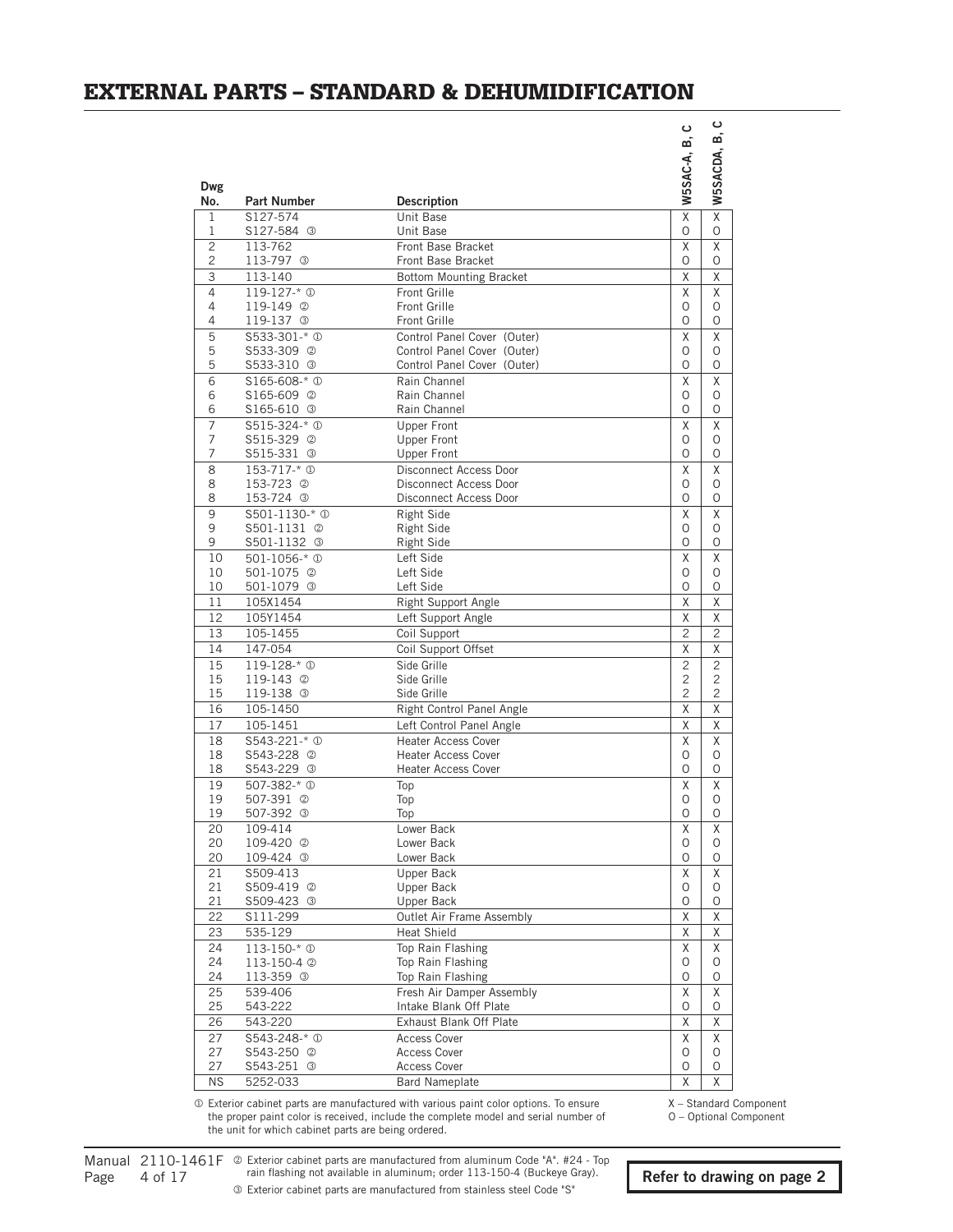# *This page intentionally left blank*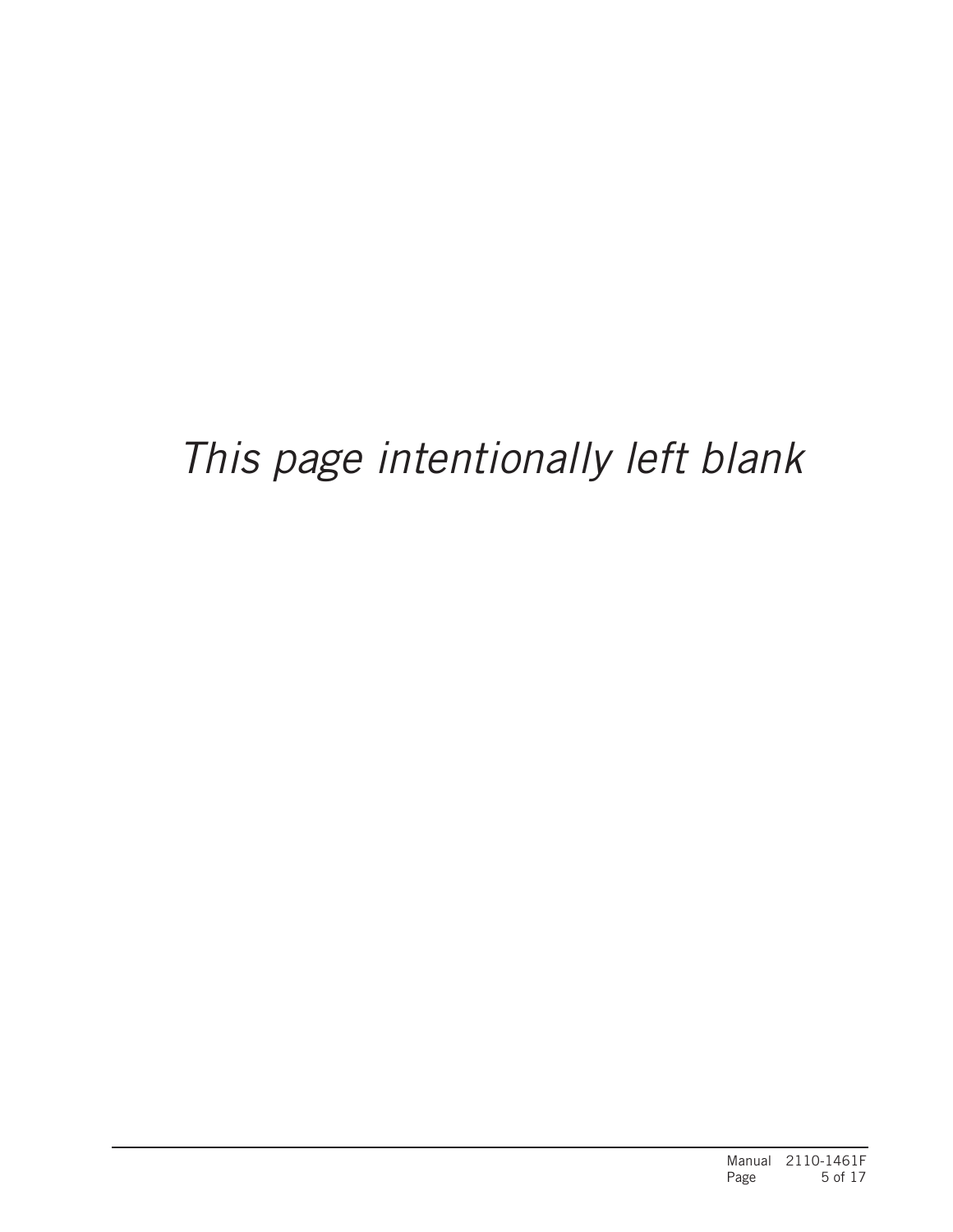#### INTERNAL PARTS – STANDARD & DEHUMIDIFICATION

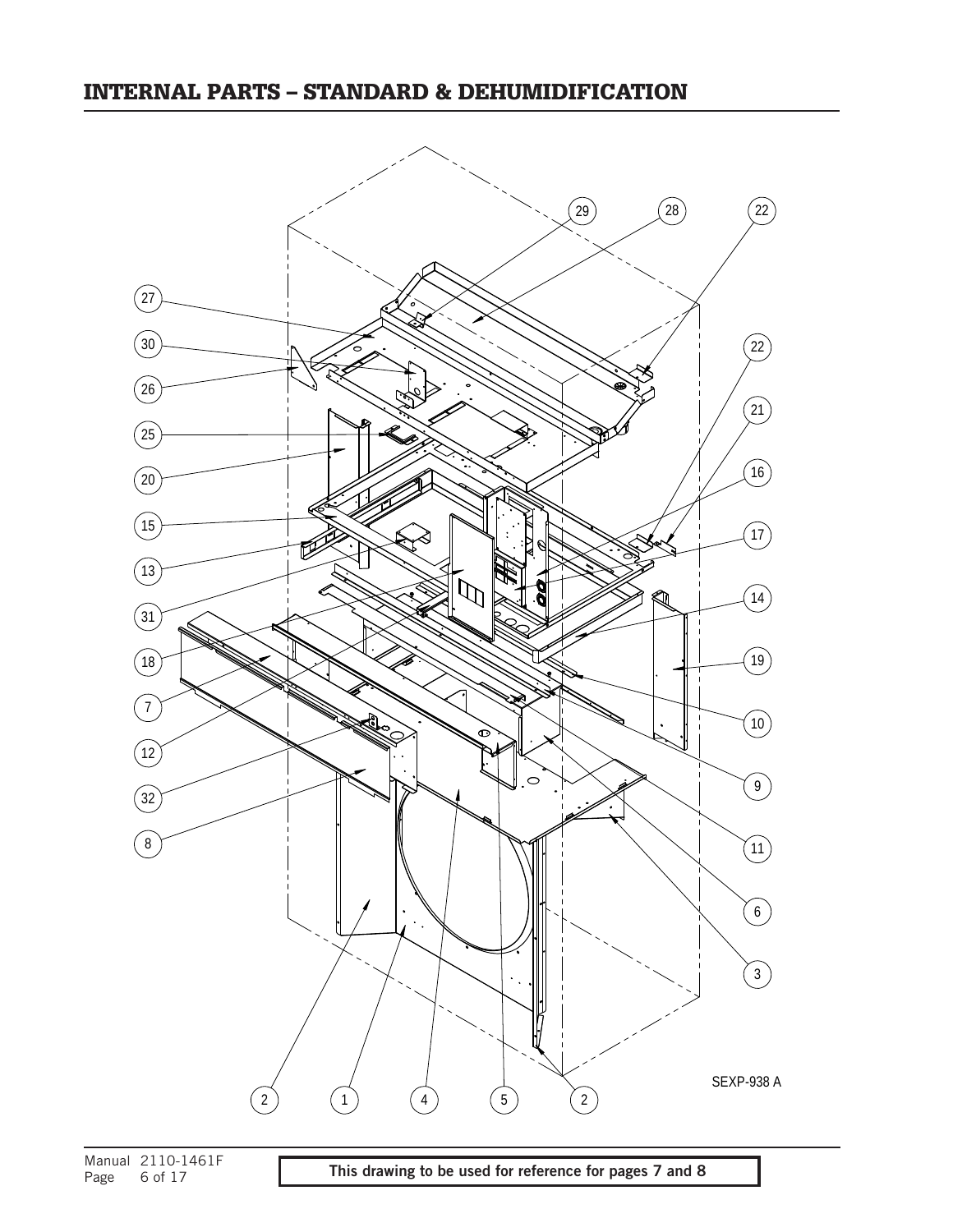#### INTERNAL PARTS – STANDARD & DEHUMIDIFICATION

|                     |                                  |                                                                      |                     |                     |                |                     |                |                     | m                   |                     |
|---------------------|----------------------------------|----------------------------------------------------------------------|---------------------|---------------------|----------------|---------------------|----------------|---------------------|---------------------|---------------------|
|                     |                                  |                                                                      |                     |                     |                |                     |                |                     |                     |                     |
| Dwg                 |                                  |                                                                      | W3SAC-A,            | W3SAC-C             | W3SACDA,       | W3SACDC             | W4SAC-A, B     | W4SAC-C             | W4SACDA,            | W4SACDC             |
| No.                 | <b>Part Number</b>               | <b>Description</b>                                                   |                     |                     |                |                     |                |                     |                     |                     |
| $\mathbf{1}$        | 125-089                          | Fan Shroud                                                           | Χ                   | X                   | X              | Χ                   | Χ              | $\mathsf X$         | Χ                   | X                   |
| $\mathbf{1}$        | 125-093 <sup>0</sup>             | Fan Shroud                                                           | $\circ$             | $\circ$             | 0              | $\circ$             | $\Omega$       | $\Omega$            | $\circ$             | $\circ$             |
| $\overline{c}$      | S125-090                         | Fan Shroud Side Access Cover                                         | $\overline{c}$      | $\mathbf{2}$        | $\overline{c}$ | $\overline{c}$      | $\overline{c}$ | $\overline{c}$<br>2 | $\overline{c}$      | $\overline{c}$      |
| $\overline{c}$<br>3 | S125-094 <sup>①</sup><br>121-586 | Fan Shroud Side Access Cover<br><b>Condenser Partition Insert</b>    | $\overline{c}$<br>X | $\overline{2}$<br>X | 2<br>Χ         | $\overline{c}$<br>X | 2<br>X         | X                   | $\overline{2}$<br>X | $\overline{2}$<br>X |
| 3                   | 121-600 <sup>1</sup>             | <b>Condenser Partition Insert</b>                                    | $\Omega$            | $\Omega$            | $\Omega$       | $\Omega$            | $\Omega$       | $\Omega$            | $\Omega$            | $\Omega$            |
| $\overline{4}$      | 121-585                          | <b>Condenser Partition</b>                                           | $\times$            | Χ                   | X              | Χ                   | Χ              | X                   | X                   | Χ                   |
| 4                   | 121-599 <sup>1</sup>             | <b>Condenser Partition</b>                                           | $\circ$             | 0                   | 0              | 0                   | 0              | 0                   | 0                   | 0                   |
| 5                   | 521-630                          | <b>Front Exhaust Partition</b>                                       | $\sf X$             | Χ                   | X              | X                   | X              | X                   | Χ                   | $\sf X$             |
| 6                   | 521-587                          | <b>Exhaust Partition</b>                                             | X                   | X                   | X              | X                   | X              | X                   | Χ                   | X                   |
| $\overline{7}$      | Control Panel Assy.              | See Control Panel Assy. Drawing & Parts List                         | X                   | X                   | X              | X                   | X              | X                   | X                   | X                   |
| 8                   | S133-330                         | Control Panel Cover (Inner)                                          | $\times$            | X                   | X              | X                   | X              | X                   | X                   | X                   |
| 9                   | 105-1453                         | Front Vent Guide Rail                                                | X                   | X                   | X              | X                   | X              | X                   | X                   | X                   |
| 10                  | 105-1452                         | Vent Guide Rail                                                      | X                   | X                   | X              | X                   | X              | X                   | X                   | X                   |
| 11                  | S135-409                         | <b>Field Wire Shield</b>                                             | X                   | X                   | X              | X                   | X              | X                   | X                   | X                   |
| 12                  | 131-168                          | <b>Filter Support Bracket</b>                                        | $\overline{c}$      | $\overline{c}$      | $\overline{c}$ | $\overline{c}$      | $\overline{c}$ | $\overline{c}$      | $\overline{c}$      | $\overline{c}$      |
| 13                  | 131-170                          | Filter Slide                                                         | X                   | $\mathsf X$         | Χ              | $\mathsf X$         | $\mathsf X$    | X                   | X                   | X                   |
| 14                  | 131-169                          | Filter Rack Frame                                                    | X                   | X                   | X              | X                   | X              | X                   | X                   | X                   |
| 15                  | 121-583                          | <b>Filter Partition</b>                                              | X                   | X                   | X              | X                   | X              | X                   | X                   | X                   |
| 16                  | 117-412                          | <b>Upper Control Panel</b>                                           | $\mathsf{X}$        | X                   | X              | X                   | X              | X                   | X                   | X                   |
| 17                  | 127-575                          | Circuit Breaker Base                                                 | $\mathsf{X}$        |                     | X              |                     | $\mathsf{X}$   |                     | X                   |                     |
| 17                  | 127-585                          | Circuit Breaker Base - 460V                                          |                     | X                   |                | X                   |                | X                   |                     | X                   |
| 18<br>18            | S133-303<br>S133-304             | <b>Upper Control Panel Cover</b><br>Upper Control Panel Cover - 460V | X                   | X                   | X              | X                   | X              | X                   | X                   | Χ                   |
| 19                  | 135X393                          | <b>Right Copper Chase</b>                                            | X                   | X                   | X              | X                   | X              | X                   | X                   | X                   |
| 19                  | 135X397 <sup>1</sup>             | <b>Right Copper Chase</b>                                            | $\circ$             | $\circ$             | $\circ$        | $\circ$             | $\circ$        | 0                   | 0                   | $\circ$             |
| 20                  | 135Y393                          | Left Copper Chase                                                    | X                   | Χ                   | X              | X                   | Χ              | X                   | X                   | Χ                   |
| 20                  | 135Y397 <sup>1</sup>             | Left Copper Chase                                                    | $\circ$             | $\circ$             | $\circ$        | $\circ$             | $\circ$        | O                   | 0                   | $\circ$             |
| 21                  | 113-796                          | Copper Retainer                                                      | $\overline{c}$      | $\overline{2}$      | $\overline{c}$ | $\overline{c}$      | $\overline{c}$ | $\overline{c}$      | $\overline{c}$      | $\overline{c}$      |
| 22                  | 137-920                          | Copper Fill Plate                                                    | $\overline{c}$      | $\overline{c}$      | $\overline{c}$ | $\overline{c}$      | $\overline{c}$ | $\overline{2}$      | $\overline{c}$      | $\overline{c}$      |
| 25                  | 113-765                          | <b>Grommet Retainer</b>                                              | X                   | X                   | Χ              | X                   | X              | X                   | X                   | X                   |
| 26                  | 141-492                          | <b>Blower Partition Support</b>                                      | X                   | X                   | X              | Χ                   | X              | X                   | X                   | Χ                   |
| 27                  | 121-582                          | <b>Blower Partition</b>                                              | $\mathsf X$         | Χ                   | Χ              | X                   | Χ              | Χ                   | X                   | X                   |
| 28                  | 523-161                          | Drain Pan                                                            | Χ                   | X                   | X              | X                   | Χ              | X                   | Χ                   | X                   |
| 28                  | 523-162 00                       | Drain Pan                                                            | $\circ$             | $\circ$             | $\Omega$       | $\Omega$            | $\circ$        | $\Omega$            | $\Omega$            | $\Omega$            |
| 29<br>29            | 113-816<br>113-768               | <b>TXV mounting Bracket</b><br><b>EEV mounting Bracket</b>           | $\mathsf{X}$        | $\mathsf{X}$        | X              | X                   | X              | X                   | X                   | X                   |
| 30                  | 113-787                          | Airflow Switch Bracket                                               | $\Omega$            | $\Omega$            | $\Omega$       | $\Omega$            | $\Omega$       | $\Omega$            | $\Omega$            | $\Omega$            |
| 31                  | 113-788                          | <b>Filter Switch Bracket</b>                                         | $\circ$             | $\circ$             | $\circ$        | $\circ$             | 0              | O                   | 0                   | $\circ$             |
| 32                  | 113-789                          | Filter Switch Light Bracket                                          | $\overline{O}$      | $\circ$             | $\overline{O}$ | $\overline{O}$      | $\Omega$       | $\overline{O}$      | $\overline{O}$      | $\overline{O}$      |
|                     |                                  |                                                                      |                     |                     |                |                     |                |                     |                     |                     |

Exterior cabinet parts are manufactured from stainless steel Code "S"

X – Standard Component O – Optional Component

k For aluminum units, order 523-162 stainless steel drain pan.

Manual 2110-1461F<br>Page 7 of 17 7 of 17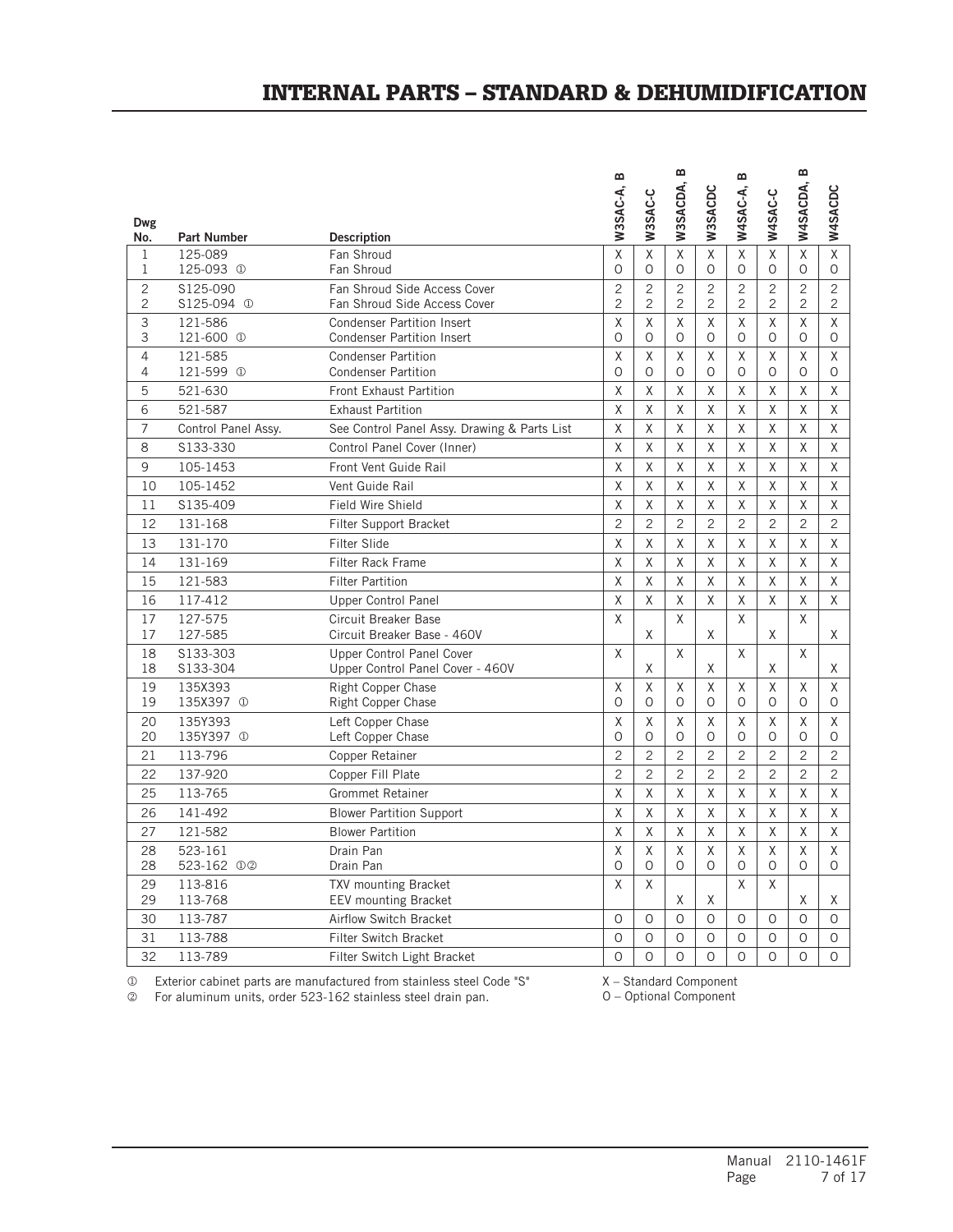#### INTERNAL PARTS – STANDARD & DEHUMIDIFICATION

| Dwg<br>No.          | <b>Part Number</b>                | <b>Description</b>                                                     | ≃<br>W5SAC-A,                    | W5SAC-C                          | ≃<br>W5SACDA,                    | <b>W5SACDC</b>      |
|---------------------|-----------------------------------|------------------------------------------------------------------------|----------------------------------|----------------------------------|----------------------------------|---------------------|
| $\mathbf{1}$<br>1   | 125-091<br>125-095 <sup>1</sup>   | Fan Shroud<br>Fan Shroud                                               | $\sf X$<br>$\Omega$              | Χ<br>$\Omega$                    | Χ<br>$\Omega$                    | Χ<br>$\Omega$       |
| $\mathbf{2}$<br>2   | S125-092<br>S125-096 <sup>1</sup> | Fan Shroud Side Access Cover<br>Fan Shroud Side Access Cover           | $\overline{c}$<br>$\overline{c}$ | $\overline{c}$<br>$\overline{c}$ | $\overline{c}$<br>$\overline{c}$ | $\overline{c}$<br>2 |
| 3<br>3              | 121-586<br>121-600 <sup>1</sup>   | <b>Condenser Partition Insert</b><br><b>Condenser Partition Insert</b> | Χ<br>0                           | X<br>O                           | X<br>$\Omega$                    | X<br>0              |
| $\overline{4}$<br>4 | 121-585<br>121-599 <sup>1</sup>   | <b>Condenser Partition</b><br><b>Condenser Partition</b>               | X<br>0                           | X<br>0                           | X<br>0                           | X<br>0              |
| 5                   | 521-630                           | <b>Front Exhaust Partition</b>                                         | X                                | X                                | X                                | X                   |
| 6                   | 521-587                           | <b>Exhaust Partition</b>                                               | X                                | X                                | X                                | X                   |
| 7                   | Control Panel Assy.               | See Control Panel Assy. Drawing & Parts List                           | X                                | Χ                                | X                                | X                   |
| 8                   | S133-330                          | Control Panel Cover (Inner)                                            | Χ                                | Χ                                | X                                | X                   |
| 9                   | 105-1453                          | Front Vent Guide Rail                                                  | Χ                                | X                                | X                                | X                   |
| 10                  | 105-1452                          | Vent Guide Rail                                                        | X                                | X                                | X                                | X                   |
| 11                  | S135-409                          | Field Wire Shield                                                      | X                                | X                                | X                                | X                   |
| 12                  | 131-168                           | Filter Support Bracket                                                 | $\overline{c}$                   | $\overline{c}$                   | $\overline{c}$                   | $\overline{c}$      |
| 13                  | 131-170                           | Filter Slide                                                           | X                                | X                                | X                                | X                   |
| 14                  | 131-169                           | <b>Filter Rack Frame</b>                                               | X                                | X                                | X                                | X                   |
| 15                  | 121-583                           | <b>Filter Partition</b>                                                | Χ                                | Χ                                | Χ                                | X                   |
| 16                  | 117-412                           | <b>Upper Control Panel</b>                                             | X                                | X                                | X                                | X                   |
| 17<br>17            | 127-575<br>127-585                | Circuit Breaker Base<br>Circuit Breaker Base - 460V                    | Χ                                | X                                | X                                | X                   |
| 18<br>18            | S133-303<br>S133-304              | Upper Control Panel Cover<br>Upper Control Panel Cover - 460V          | X                                | X                                | X                                | X                   |
| 19<br>19            | 135X393<br>135X397 <sup>1</sup>   | Right Copper Chase<br>Right Copper Chase                               | X<br>$\circ$                     | X<br>O                           | X<br>$\Omega$                    | X<br>O              |
| 20<br>20            | 135Y393<br>135Y397 1              | Left Copper Chase<br>Left Copper Chase                                 | X<br>$\Omega$                    | X<br>O                           | X<br>$\Omega$                    | X<br>O              |
| 21                  | 113-796                           | Copper Retainer                                                        | $\overline{c}$                   | $\overline{c}$                   | $\overline{c}$                   | $\overline{c}$      |
| 22                  | 137-920                           | Copper Fill Plate                                                      | $\overline{c}$                   | $\overline{c}$                   | $\overline{c}$                   | $\overline{c}$      |
| 25                  | 113-765                           | <b>Grommet Retainer</b>                                                | X                                | X                                | X                                | X                   |
| 26                  | 141-492                           | <b>Blower Partition Support</b>                                        | X                                | X                                | X                                | X                   |
| 27                  | 121-582                           | <b>Blower Partition</b>                                                | X                                | X                                | X                                | X                   |
| 28                  | 523-161                           | Drain Pan                                                              | X                                | Χ                                | X                                | X                   |
| 28                  | 523-162 00                        | Drain Pan                                                              | 0                                | 0                                | $\circ$                          | 0                   |
| 29<br>29            | 113-768<br>113-816                | <b>EEV mounting Bracket</b><br>TXV mounting Bracket                    | Χ                                | Χ                                | Χ                                | Χ                   |
| 30                  | 113-787                           | Airflow Switch Bracket                                                 | 0                                | 0                                | 0                                | 0                   |
| 31                  | 113-788                           | <b>Filter Switch Bracket</b>                                           | 0                                | 0                                | 0                                | O                   |
| 32                  | 113-789                           | Filter Switch Light Bracket                                            | 0                                | 0                                | 0                                | 0                   |

X – Standard Component O - Optional Component

k For aluminum units, order 523-162 stainless steel drain pan.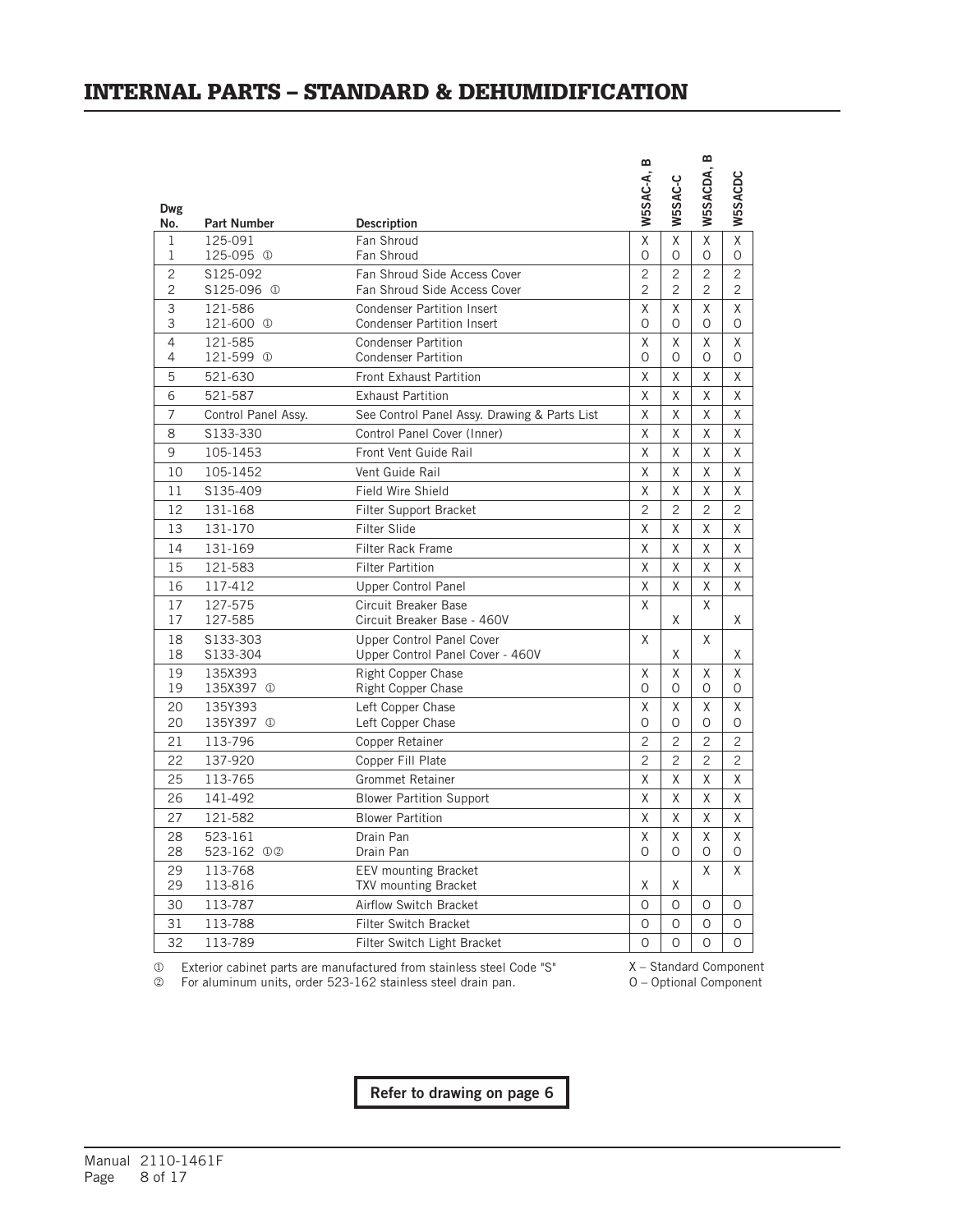# *This page intentionally left blank*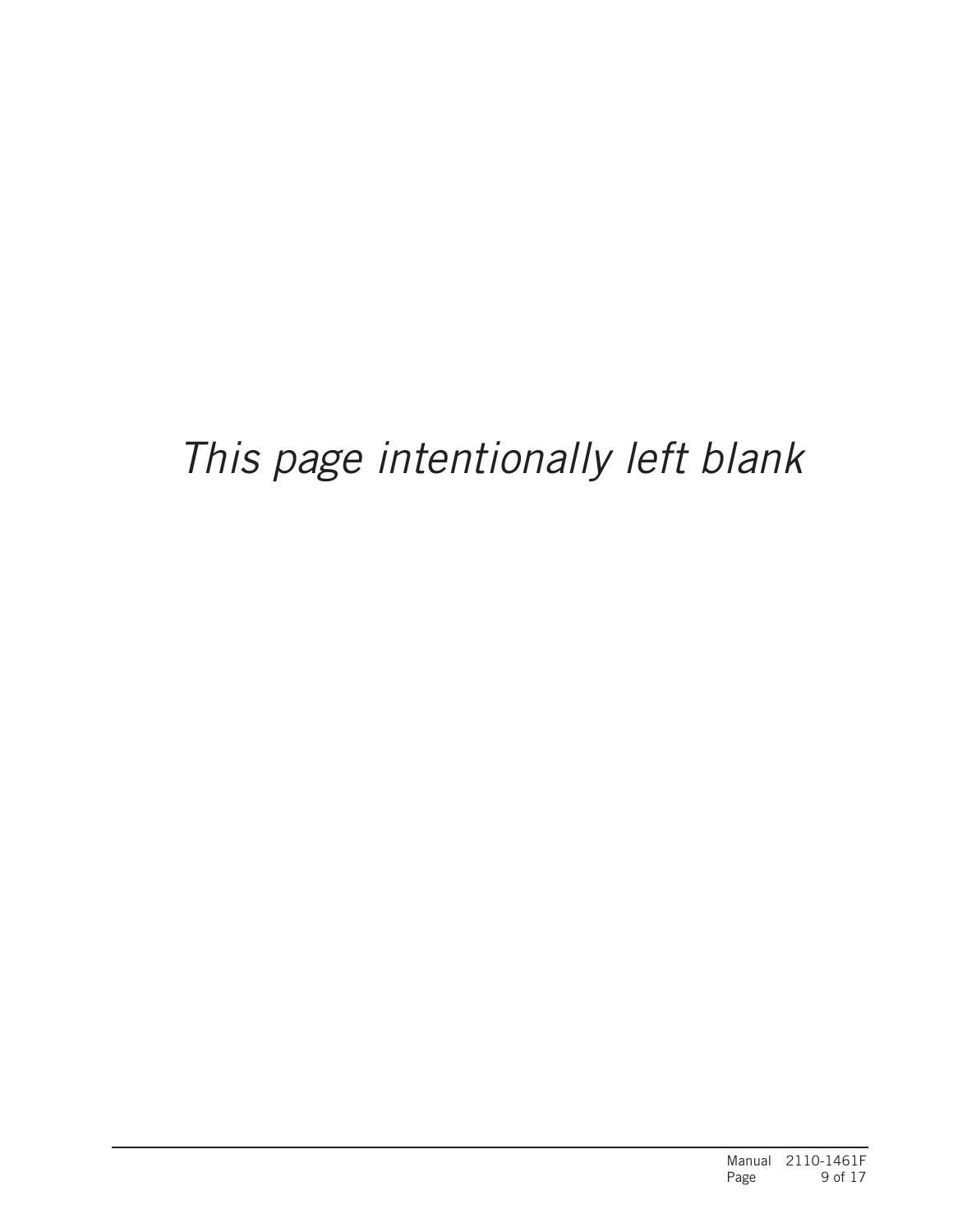#### FUNCTIONAL COMPONENTS – STANDARD & DEHUMIDIFICATION

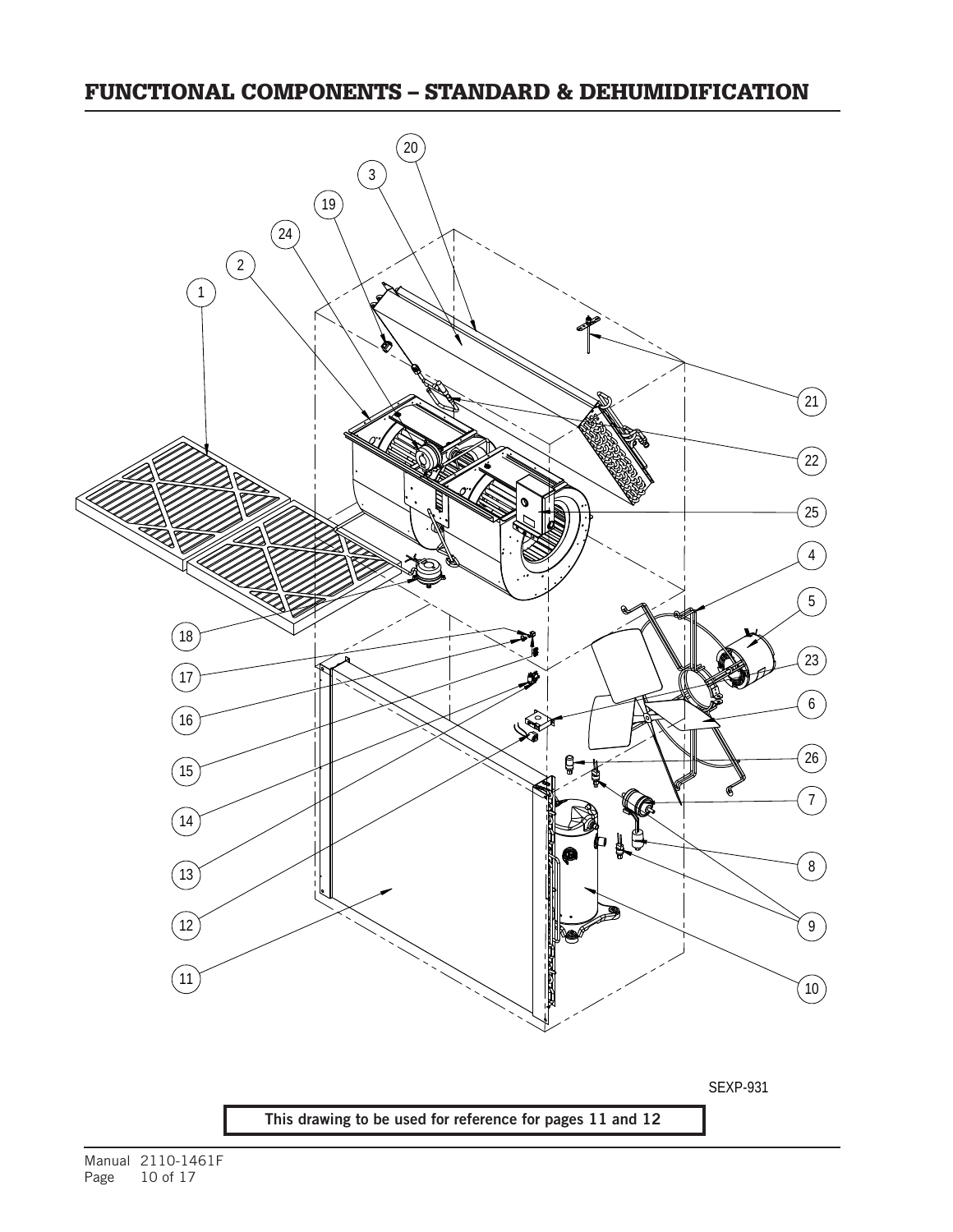#### FUNCTIONAL COMPONENTS – STANDARD & DEHUMIDIFICATION

| Dwg                              |                                         |                                                                                | W3SAC-A                          | W3SAC-B                          | W3SAC-C                          | W3SACDA                          | W3SACDB                          | W3SACDC                          | W4SAC-A                        | W4SAC-B                          | W4SAC-C                          | W4SACDA                          | W4SACDB                          | $\sim$ W4SACDC                   |
|----------------------------------|-----------------------------------------|--------------------------------------------------------------------------------|----------------------------------|----------------------------------|----------------------------------|----------------------------------|----------------------------------|----------------------------------|--------------------------------|----------------------------------|----------------------------------|----------------------------------|----------------------------------|----------------------------------|
| No.                              | <b>Part Number</b>                      | <b>Description</b>                                                             |                                  |                                  |                                  |                                  |                                  |                                  |                                |                                  |                                  |                                  |                                  |                                  |
| $\mathbf{1}$<br>1                | 7004-012<br>7003-085 <sup>2</sup>       | Air Filter 1" Throw-Away (20 x 20 x 1)<br>Air Filter 1" Washable (20 x 20 x 1) | $\overline{2}$<br>$\overline{c}$ | $\overline{c}$<br>$\overline{c}$ | $\overline{c}$<br>$\overline{c}$ | $\overline{c}$<br>$\overline{c}$ | $\overline{c}$<br>$\overline{c}$ | $\overline{c}$<br>$\overline{c}$ | $\overline{c}$<br>$\mathbf{2}$ | $\overline{c}$<br>$\overline{c}$ | $\overline{2}$<br>$\overline{c}$ | $\overline{c}$<br>$\overline{c}$ | $\overline{2}$<br>$\overline{c}$ | $\sqrt{2}$                       |
| 1                                | 7004-052 <sup>2</sup>                   | Air Filter 2" Merv 8 (20 x 20 x 2)                                             | $\overline{c}$                   | $\mathbf{2}$                     | $\overline{c}$                   | $\overline{c}$                   | $\overline{c}$                   | $\overline{c}$                   | 2                              | $\overline{c}$                   | $\overline{c}$                   | 2                                | $\overline{c}$                   | $\sqrt{2}$                       |
| 1                                | 7004-060 <sup><b><sup>2</sup></b></sup> | Air Filter 2" Merv 11 (20 x 20 x 2)                                            | $\overline{c}$                   | $\overline{c}$                   | $\overline{c}$                   | $\overline{c}$                   | $\overline{c}$                   | $\overline{c}$                   | 2                              | $\overline{c}$                   | $\overline{c}$                   | $\overline{2}$                   | $\overline{c}$                   | $\sqrt{2}$                       |
| $\mathbf{1}$                     | 7004-063 <sup>2</sup>                   | Air Filter 2" Merv 13 (20 x 20 x 2)                                            | $\overline{c}$                   | $\overline{c}$                   | $\overline{c}$                   | $\overline{c}$                   | $\overline{c}$                   | $\overline{c}$                   | $\overline{c}$                 | $\overline{c}$                   | $\overline{c}$                   | $\overline{c}$                   | $\overline{c}$                   | $\overline{c}$                   |
| $\overline{c}$                   | S900-387-001                            | <b>Blower Assembly</b>                                                         | X                                | X                                |                                  | X                                | X                                |                                  |                                |                                  |                                  |                                  |                                  |                                  |
| $\overline{c}$<br>$\overline{c}$ | S900-388-001                            | Blower Assembly - 460V<br><b>Blower Assembly</b>                               |                                  |                                  | X                                |                                  |                                  | X                                | X                              | X                                |                                  | X                                | X                                |                                  |
| $\overline{c}$                   | S900-368-007<br>S900-369-007            | Blower Assembly - 460V                                                         |                                  |                                  |                                  |                                  |                                  |                                  |                                |                                  | X                                |                                  |                                  | X                                |
| 3                                | 917-0368BX                              | Evaporator Coil w/Distributor Assy.                                            | X                                | X                                | Χ                                | X                                | Χ                                | X                                |                                |                                  |                                  |                                  |                                  |                                  |
| 3                                | 917-0369BX                              | Evaporator Coil - Coated w/Distributor Assy.                                   | $\Omega$                         | $\Omega$                         | $\circ$                          | $\Omega$                         | $\Omega$                         | $\Omega$                         |                                |                                  |                                  |                                  |                                  |                                  |
| 3                                | 917-0372BX                              | Evaporator Coil w/Distributor Assy.                                            |                                  |                                  |                                  |                                  |                                  |                                  | Χ                              | χ                                | Χ                                | Χ                                | Χ                                | Χ                                |
| 3                                | 917-0373BX                              | Evaporator Coil - Coated w/Distributor Assy.                                   |                                  |                                  |                                  |                                  |                                  |                                  | $\circ$                        | 0                                | $\circ$                          | O                                | $\circ$                          | 0                                |
| $\overline{4}$<br>4              | 8200-004<br>8200-051 <sup>0</sup>       | Fan Motor Mount<br>Fan Motor Mount - Stainless Steel                           | X<br>0                           | χ<br>0                           | Χ<br>0                           | χ<br>0                           | X<br>0                           | Χ<br>0                           | χ<br>0                         | X<br>0                           | X<br>0                           | Χ<br>0                           | X<br>0                           | $\overline{X}$<br>0              |
| 5                                | 8105-068                                | Condenser Motor                                                                | X                                | X                                |                                  | X                                | $\sf X$                          |                                  | X                              | X                                |                                  | X                                | X                                |                                  |
| 5                                | 8105-071                                | Condenser Motor - 460V                                                         |                                  |                                  | χ                                |                                  |                                  | χ                                |                                |                                  | Χ                                |                                  |                                  | Χ                                |
| 6                                | 5151-060                                | Fan Blade                                                                      | X                                | Χ                                | X                                | X                                | X                                | X                                | X                              | Χ                                | Χ                                | Χ                                | X                                | X                                |
| 6                                | 5151C060 <sup>0</sup>                   | Fan Blade - Coated                                                             | 0                                | 0                                | 0                                | 0                                | 0                                | 0                                | 0                              | 0                                | 0                                | 0                                | 0                                | 0                                |
| 7                                | 5201-022                                | <b>Filter Drier</b>                                                            | X                                | Χ                                | X                                | Χ                                | χ                                | Χ                                | X                              | Χ                                | Χ                                | X                                | χ                                | X                                |
| 8                                | <b>CMA-39</b>                           | Low Ambient Control (LAC)                                                      | 0                                | 0                                | 0                                | $\circ$                          | $\circ$                          | $\overline{O}$                   | $\circ$                        | 0                                | $\circ$                          | $\circ$                          | $\overline{O}$                   | 0                                |
| 9<br>9                           | 8406-142<br>8406-140                    | High Pressure Switch<br>Low Pressure Switch                                    | X<br>Χ                           | X<br>Χ                           | X<br>Χ                           | X<br>Χ                           | $\sf X$<br>Χ                     | X<br>Χ                           | X<br>Χ                         | X<br>Χ                           | X<br>X                           | X<br>Χ                           | X<br>Χ                           | X<br>X                           |
| 10                               | 8000-440                                | Compressor                                                                     | X                                |                                  |                                  | $\overline{X}$                   |                                  |                                  |                                |                                  |                                  |                                  |                                  |                                  |
| 10                               | 8000-442                                | Compressor                                                                     |                                  | X                                |                                  |                                  | X                                |                                  |                                |                                  |                                  |                                  |                                  |                                  |
| 10                               | 8000-452                                | Compressor                                                                     |                                  |                                  | Χ                                |                                  |                                  | Χ                                |                                |                                  |                                  |                                  |                                  |                                  |
| 10                               | 8000-453                                | Compressor                                                                     |                                  |                                  |                                  |                                  |                                  |                                  | X                              |                                  |                                  | X                                |                                  |                                  |
| 10<br>10                         | 8000-454<br>8000-455                    | Compressor<br>Compressor                                                       |                                  |                                  |                                  |                                  |                                  |                                  |                                | X                                | Χ                                |                                  | Χ                                | Χ                                |
| 11                               | 5051-222BX                              | Condenser Coil                                                                 | Χ                                | Χ                                | Χ                                | Χ                                | X                                | Χ                                | X                              | Χ                                | Χ                                | Χ                                | X                                | X                                |
| 11                               | 5054-222BX                              | Condenser Coil - Coated                                                        | 0                                | 0                                | 0                                | 0                                | $\circ$                          | 0                                | 0                              | 0                                | 0                                | 0                                | $\circ$                          | 0                                |
| 12                               | 8408-055                                | Outdoor Temperature Sensor                                                     | $\Omega$                         | $\circ$                          | $\circ$                          | $\circ$                          | $\circ$                          | 0                                | $\circ$                        | $\overline{O}$                   | $\circ$                          | $\circ$                          | $\overline{O}$                   | 0                                |
| 13                               | 3000-1638                               | Dirty Filter Reset Switch                                                      | 0                                | $\circ$                          | 0                                | $\circ$                          | $\circ$                          | $\overline{O}$                   | $\circ$                        | 0                                | $\circ$                          | $\circ$                          | $\circ$                          | 0                                |
| 14                               | 8611-094                                | Red Indicator Light - 24VAC                                                    | 0                                | $\overline{O}$                   | $\circ$                          | $\circ$                          | $\circ$                          | $\circ$                          | $\circ$                        | $\overline{O}$                   | $\circ$                          | $\circ$                          | $\circ$                          | $\mathbf 0$                      |
| 15                               | 1171-023                                | 1/4 Turn Receptacle                                                            | Χ                                | Χ                                | χ                                | X                                | $\overline{X}$                   | Χ                                | Χ                              | χ                                | Χ                                | Χ                                | χ                                | X                                |
| 16<br>17                         | 1171-022<br>1171-024                    | 1/4 Turn Fastener<br>1/4 Turn Retainer                                         | X<br>X                           | χ<br>Χ                           | Χ<br>χ                           | χ<br>Χ                           | X<br>χ                           | X<br>X                           | Χ<br>X                         | Χ<br>χ                           | X<br>Χ                           | Χ<br>Χ                           | χ<br>X                           | X<br>Χ                           |
| 18                               | 8301-057                                | Filter Pressure Switch                                                         | $\Omega$                         | $\circ$                          | 0                                | $\circ$                          | $\circ$                          | $\overline{O}$                   | $\circ$                        | $\circ$                          | $\circ$                          | $\circ$                          | $\circ$                          | 0                                |
| 19                               | <b>CMC-29</b>                           | Freeze Protection Thermostat                                                   | $\Omega$                         | $\circ$                          | 0                                | $\overline{O}$                   | $\circ$                          | 0                                | $\Omega$                       | $\Omega$                         | $\Omega$                         | $\circ$                          | $\circ$                          | 0                                |
| 20                               | 5051-221BX                              | <b>Reheat Coil</b>                                                             |                                  |                                  |                                  | X                                | X                                | X                                |                                |                                  |                                  | Χ                                | X                                | Χ                                |
| 20                               | 5054-221BX                              | Reheat Coil - Coated                                                           |                                  |                                  |                                  | 0                                | 0                                | $\circ$                          |                                |                                  |                                  | 0                                | 0                                | 0                                |
| 21                               | 910-1224                                | Supply Air Temperature Sensor                                                  | 0                                | 0                                | 0                                | $\circ$                          | $\Omega$                         | $\circ$                          | $\circ$                        | 0                                | $\circ$                          | $\circ$                          | $\circ$                          | $\circ$                          |
| 22<br>22                         | 905-0762<br>905-0763                    | <b>Expansion Valve Assembly</b><br><b>Expansion Valve Assembly</b>             | X                                | X                                | $\sf X$                          |                                  |                                  |                                  | X                              | Χ                                | X                                |                                  |                                  |                                  |
| 22                               | 5651S245                                | Electronic Expansion Valve                                                     |                                  |                                  |                                  | Χ                                | Χ                                | Χ                                |                                |                                  |                                  | Χ                                | Χ                                | Χ                                |
| 22                               | 905-0737                                | Electronic Expansion Valve (EEV) Assembly                                      |                                  |                                  |                                  | χ                                | Χ                                | Χ                                |                                |                                  |                                  | Χ                                | Χ                                | Χ                                |
| 23                               | 8301-013                                | <b>Current Sensor</b>                                                          | $\Omega$                         | 0                                | 0                                | $\Omega$                         | $\overline{O}$                   | $\overline{O}$                   | $\Omega$                       | 0                                | 0                                | $\overline{O}$                   | $\Omega$                         | 0                                |
| 24                               | 8301-057                                | Airflow Pressure Switch                                                        | 0                                | $\mathsf O$                      | $\mathsf O$                      | $\overline{0}$                   | $\mathsf O$                      | $\mathsf O$                      | $\overline{O}$                 | $\mathsf O$                      | $\circ$                          | $\circ$                          | $\overline{O}$                   | $\overline{O}$                   |
| 25                               | S910-2050-001                           | EEV Controller (see page 13 for breakdown)                                     |                                  |                                  |                                  | X                                | Χ                                | Χ                                |                                |                                  |                                  | X                                | Χ                                | Χ                                |
| 26                               | 8406-158                                | Low Pressure Transducer<br>Transducer Wire Assembly - Transducer to QC         |                                  |                                  |                                  | Χ                                | Χ                                | Χ<br>Χ                           |                                |                                  |                                  | Χ                                | Χ                                | Χ                                |
| 26<br><b>NS</b>                  | 3000-1603<br>CMA-39                     | LAC Kit = Item #'s $8,12,19$                                                   | 0                                | 0                                | 0                                | Χ<br>0                           | Χ<br>$\circ$                     | 0                                | 0                              | 0                                | 0                                | Χ<br>0                           | Χ<br>0                           | X<br>0                           |
| <b>NS</b>                        | $CMC-33$                                | Dirty Filter Switch Kit = Item #'s 13,14,18                                    | 0                                | 0                                | 0                                | 0                                | 0                                | 0                                | 0                              | 0                                | 0                                | 0                                | 0                                | 0                                |
| <b>NS</b>                        | CMA-44                                  | DDC Kit = Item #'s 8,12,13,14,18,19,21,23,24                                   | 0                                | 0                                | 0                                | 0                                | 0                                | 0                                | 0                              | 0                                | 0                                | 0                                | 0                                | 0                                |
| <b>NS</b>                        | 5650-051                                | Dehumidification Valve                                                         |                                  |                                  |                                  | Χ                                | Χ                                | χ                                |                                |                                  |                                  | Χ                                | Χ                                | X                                |
| <b>NS</b>                        | 5650-042                                | Rev. Valve Solenoid, Red Casing (Ranco)                                        |                                  |                                  |                                  | Χ                                | Χ                                | Χ                                |                                |                                  |                                  | Χ                                | X                                | Χ                                |
| <b>NS</b>                        | 5650-046                                | Rev. Valve Solenoid, Black Casing (San Hua)                                    |                                  |                                  |                                  | Χ                                | χ                                | Χ                                |                                |                                  |                                  | Χ                                | Χ                                | Χ                                |
| <b>NS</b>                        | 5651-219                                | Check Valve                                                                    |                                  |                                  |                                  | $\mathbf{2}$                     | $\overline{c}$                   | $\overline{c}$                   |                                |                                  |                                  | $\overline{c}$                   | $\overline{c}$                   | $\overline{c}$                   |
| <b>NS</b>                        | 5451-024                                | Tubing Isolation Grommet                                                       | $\overline{c}$                   | 2                                | 2                                | 4                                | $\overline{4}$                   | 4                                | $\overline{c}$                 | 2                                | 2                                | 4                                | 4                                | 4                                |
| <b>NS</b>                        | 6031-009                                | Coremax Valve Core                                                             | 2                                | 2                                | 2                                | 2                                | $\overline{c}$                   | 2                                | 2                              | 2                                | 2                                | 2                                | 2                                | 2                                |
| ΝS                               | 1171-028                                | Control Panel Door Clip                                                        | 4                                | 4                                | 4                                | 4                                | $\overline{4}$                   | 4                                | 4                              | 4                                | 4                                | 4                                | $\overline{4}$                   | 4                                |
| ΝS<br>ΝS                         | 1171-057                                | Control Panel Door Screw<br>Control Panel Door Screw Retainer                  | 4<br>4                           | 4<br>4                           | 4<br>4                           | 4<br>4                           | $\overline{4}$<br>$\overline{4}$ | 4<br>4                           | 4<br>4                         | 4<br>4                           | 4<br>4                           | 4<br>4                           | $\overline{4}$<br>$\overline{4}$ | $\overline{4}$<br>$\overline{4}$ |
| <b>NS</b>                        | 1171-027<br>5650-054                    | Molded Plug for Dehum Valve                                                    |                                  |                                  |                                  | X                                | X                                | X                                |                                |                                  |                                  | Χ                                | X                                | X                                |
|                                  |                                         |                                                                                |                                  |                                  |                                  |                                  |                                  |                                  |                                |                                  |                                  |                                  |                                  |                                  |

NS – Not Shown

– Used with stainless steel cabinet option

X – Standard Component O – Optional Component

– Optional on these models

Manual 2110-1461F Page 11 of 17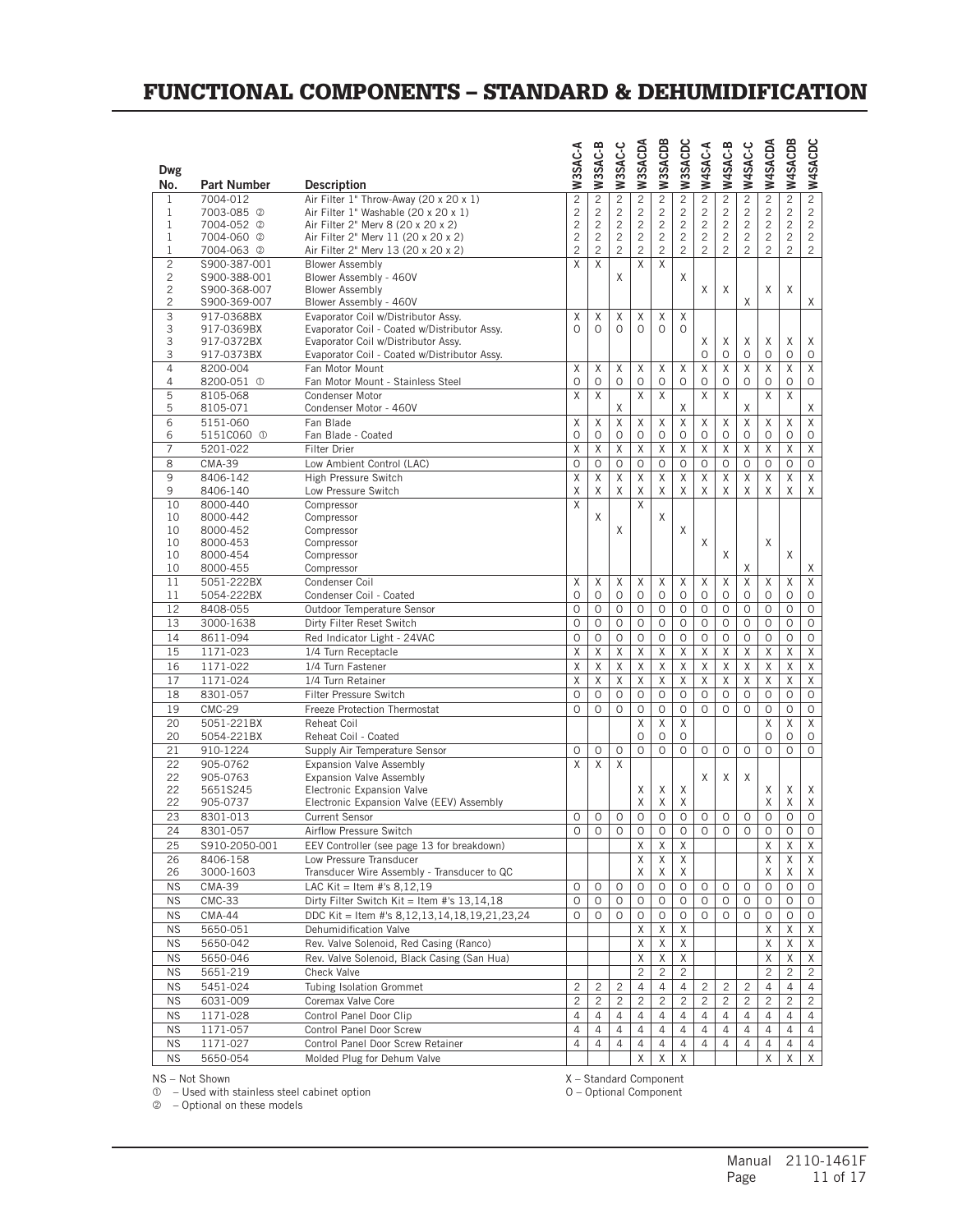#### FUNCTIONAL COMPONENTS – STANDARD & DEHUMIDIFICATION

| Dwg             |                                         |                                                                                | W5SAC-A                          | W5SAC-B                          | W5SAC-C                          | W5SACDA                          | <b>W5SACDB</b>                   | <b>W5SACDC</b>                   |
|-----------------|-----------------------------------------|--------------------------------------------------------------------------------|----------------------------------|----------------------------------|----------------------------------|----------------------------------|----------------------------------|----------------------------------|
| No.             | <b>Part Number</b>                      | <b>Description</b>                                                             |                                  |                                  |                                  |                                  |                                  |                                  |
| 1<br>1          | 7004-012<br>7003-085 2                  | Air Filter 1" Throw-Away (20 x 20 x 1)<br>Air Filter 1" Washable (20 x 20 x 1) | $\overline{c}$<br>$\overline{c}$ | $\overline{2}$<br>$\overline{c}$ | $\overline{c}$<br>$\overline{c}$ | $\overline{2}$<br>$\overline{c}$ | $\overline{c}$<br>$\overline{c}$ | $\overline{2}$<br>$\overline{c}$ |
| 1               | 7004-052 2                              | Air Filter 2" Merv 8 (20 x 20 x 2)                                             | $\overline{c}$                   | $\overline{c}$                   | 2                                | $\overline{c}$                   | $\overline{c}$                   | $\mathbf{2}$                     |
| 1               | 7004-060 <sup><b><sup>2</sup></b></sup> | Air Filter 2" Merv 11 (20 x 20 x 2)                                            | $\overline{c}$                   | $\overline{c}$                   | 2                                | $\overline{2}$                   | $\overline{c}$                   | $\overline{c}$                   |
| 1               | 7004-063 <sup>②</sup>                   | Air Filter 2" Merv 13 (20 x 20 x 2)                                            | $\overline{c}$                   | $\overline{2}$                   | $\overline{c}$                   | $\overline{c}$                   | $\overline{c}$                   | $\overline{2}$                   |
| $\overline{c}$  | S900-368-006                            | <b>Blower Assembly</b>                                                         | X                                | X                                |                                  | X                                | X                                |                                  |
| 2               | S900-369-006                            | Blower Assembly - 460V                                                         |                                  |                                  | X                                |                                  |                                  | Χ                                |
| 3               | 917-0376                                | Evaporator Coil                                                                | X                                | X                                | X                                | X                                | X                                | Χ                                |
| 3               | 917-0377                                | Evaporator Coil                                                                | 0                                | 0                                | 0                                | 0                                | 0                                | 0                                |
| 4               | 8200-004                                | Fan Motor Mount                                                                | X                                | X                                | Χ                                | X                                | X                                | X                                |
| 4               | 8200-051 <sup>0</sup>                   | Fan Motor Mount - Stainless Steel                                              | 0                                | 0                                | 0                                | 0                                | 0                                | 0                                |
| 5<br>5          | 8105-068<br>8105-071                    | Condenser Motor<br>Condenser Motor - 460V                                      | X                                | X                                | Χ                                | X                                | X                                | Χ                                |
| 6               | 5151-060                                | Fan Blade                                                                      | X                                | X                                | Χ                                | X                                | Χ                                | X                                |
| 6               | 5151C060 <sup>0</sup>                   | Fan Blade - Coated                                                             | 0                                | 0                                | 0                                | 0                                | 0                                | 0                                |
| 7               | 5201-022                                | <b>Filter Drier</b>                                                            | X                                | X                                | X                                | Χ                                | Χ                                | Χ                                |
| 8               | <b>CMA-39</b>                           | Low Ambient Control (LAC)                                                      | $\circ$                          | $\circ$                          | $\circ$                          | $\circ$                          | 0                                | $\circ$                          |
| 9               | 8406-142                                | High Pressure Switch                                                           | X                                | X                                | Χ                                | X                                | X                                | X                                |
| 9               | 8406-140                                | Low Pressure Switch                                                            | X                                | X                                | X                                | X                                | X                                | X                                |
| 10              | 8000-449                                | Compressor                                                                     | Χ                                |                                  |                                  | X                                |                                  |                                  |
| 10              | 8000-450                                | Compressor                                                                     |                                  | X                                |                                  |                                  | X                                |                                  |
| 10              | 8000-451                                | Compressor                                                                     |                                  |                                  | Χ                                |                                  |                                  | Χ                                |
| 11              | 5051-223BX                              | Condenser Coil                                                                 | X                                | X                                | X                                | X                                | X                                | Χ                                |
| 11              | 5054-223BX                              | Condenser Coil - Coated                                                        | 0                                | 0                                | $\Omega$                         | 0                                | 0                                | 0                                |
| 12              | 8408-055                                | Outdoor Temperature Sensor                                                     | O                                | $\circ$                          | O                                | 0                                | O                                | 0                                |
| 13              | 3000-1638                               | Dirty Filter Reset Switch                                                      | 0                                | 0                                | 0                                | 0                                | O                                | 0                                |
| 14              | 8611-094                                | Red Indicator Light - 24VAC                                                    | O                                | 0                                | 0                                | 0                                | 0                                | 0                                |
| 15              | 1171-023                                | 1/4 Turn Receptacle                                                            | X                                | X                                | X                                | Χ                                | X                                | Χ                                |
| 16              | 1171-022                                | 1/4 Turn Fastener                                                              | Χ                                | Χ                                | Χ                                | $\overline{\mathsf{x}}$          | $\sf X$                          | Χ                                |
| 17              | 1171-024                                | 1/4 Turn Retainer                                                              | X                                | X                                | X                                | X                                | Χ                                | Χ                                |
| 18              | 8301-057                                | <b>Filter Pressure Switch</b>                                                  | $\Omega$                         | $\circ$                          | 0                                | $\circ$                          | $\circ$                          | $\circ$                          |
| 19              | <b>CMC-29</b>                           | <b>Freeze Protection Thermostat</b>                                            | O                                | 0                                | O                                | 0                                | 0                                | 0                                |
| 20              | 5051-221BX                              | <b>Reheat Coil</b>                                                             |                                  |                                  |                                  | X                                | X                                | X                                |
| 20              | 5054-221BX                              | Reheat Coil - Coated                                                           |                                  |                                  |                                  | 0<br>$\Omega$                    | 0<br>$\Omega$                    | 0                                |
| 21<br>22        | 910-1224                                | Supply Air Temperature Sensor                                                  | 0<br>X                           | 0                                | 0<br>X                           |                                  |                                  | 0                                |
| 22              | 905-0761<br>905-0745                    | <b>Expansion Valve Assembly</b><br>Electronic Expansion Valve (EEV) Assembly   |                                  | X                                |                                  | X                                | Χ                                | Χ                                |
| 23              | 8301-013                                | <b>Current Sensor</b>                                                          | 0                                | $\circ$                          | 0                                | $\circ$                          | $\circ$                          | $\circ$                          |
| $\overline{24}$ | 8301-057                                | Airflow Pressure Switch                                                        | 0                                | $\overline{O}$                   | $\mathsf O$                      | $\overline{O}$                   | $\overline{0}$                   | $\overline{0}$                   |
| 25              | S910-2050-001                           | EEV Controller (see page 13 for breakdown)                                     |                                  |                                  |                                  | Χ                                | Χ                                | X                                |
| 26              | 8406-158                                | Low Pressure Transducer                                                        |                                  |                                  |                                  | Χ                                | X                                | X                                |
| 26              | 3000-1603                               | Transducer Wire Assembly - Transducer to QC                                    |                                  |                                  |                                  | Χ                                | Χ                                | X                                |
| <b>NS</b>       | CMA-39                                  | LAC Kit = Item #'s $8,12,19$                                                   | 0                                | 0                                | O                                | 0                                | O                                | 0                                |
| <b>NS</b>       | $CMC-33$                                | Dirty Filter Switch Kit = Item #'s $13,14,18$                                  | 0                                | 0                                | 0                                | 0                                | 0                                | 0                                |
| <b>NS</b>       | CMA-44                                  | DDC Kit = Item #'s 8,12,13,14,18,19,21,23,24                                   | 0                                | 0                                | 0                                | 0                                | 0                                | 0                                |
| <b>NS</b>       | 5451-024                                | Tubing Isolation Grommet                                                       | 2                                | $\overline{c}$                   | 2                                | 4                                | $\overline{4}$                   | 4                                |
| NS.             | 6031-009                                | Coremax Valve Core                                                             | $\overline{c}$                   | $\overline{c}$                   | $\overline{c}$                   | 2                                | 2                                | 2                                |
| <b>NS</b>       | 1171-028                                | Control Panel Door Clip                                                        | 4                                | 4                                | 4                                | 4                                | 4                                | 4                                |
| <b>NS</b>       | 1171-057                                | Control Panel Door Screw                                                       | $\overline{4}$                   | 4                                | 4                                | 4                                | 4                                | 4                                |
| <b>NS</b>       | 1171-027                                | Control Panel Door Screw Retainer                                              | 4                                | 4                                | 4                                | 4                                | 4                                | 4                                |
| <b>NS</b>       | 5650-051                                | Dehumidification Valve                                                         |                                  |                                  |                                  | Χ                                | Χ                                | Χ                                |
| <b>NS</b>       | 5650-042                                | Rev. Valve Solenoid, Red Casing (Ranco)                                        |                                  |                                  |                                  | Χ                                | Χ                                | Χ                                |
| <b>NS</b>       | 5650-046                                | Rev. Valve Solenoid, Black Casing (San Hua)                                    |                                  |                                  |                                  | Χ                                | X                                | Χ                                |
| <b>NS</b>       | 5651-219                                | Check Valve                                                                    |                                  |                                  |                                  | $\overline{c}$                   | $\overline{c}$                   | $\overline{2}$                   |
|                 |                                         |                                                                                |                                  |                                  |                                  |                                  |                                  |                                  |

NS – Not Shown

 $<sup>0</sup>$  – Used with stainless steel cabinet option</sup>

– Optional on these models

X – Standard Component O – Optional Component

Manual 2110-1461F Page 12 of 17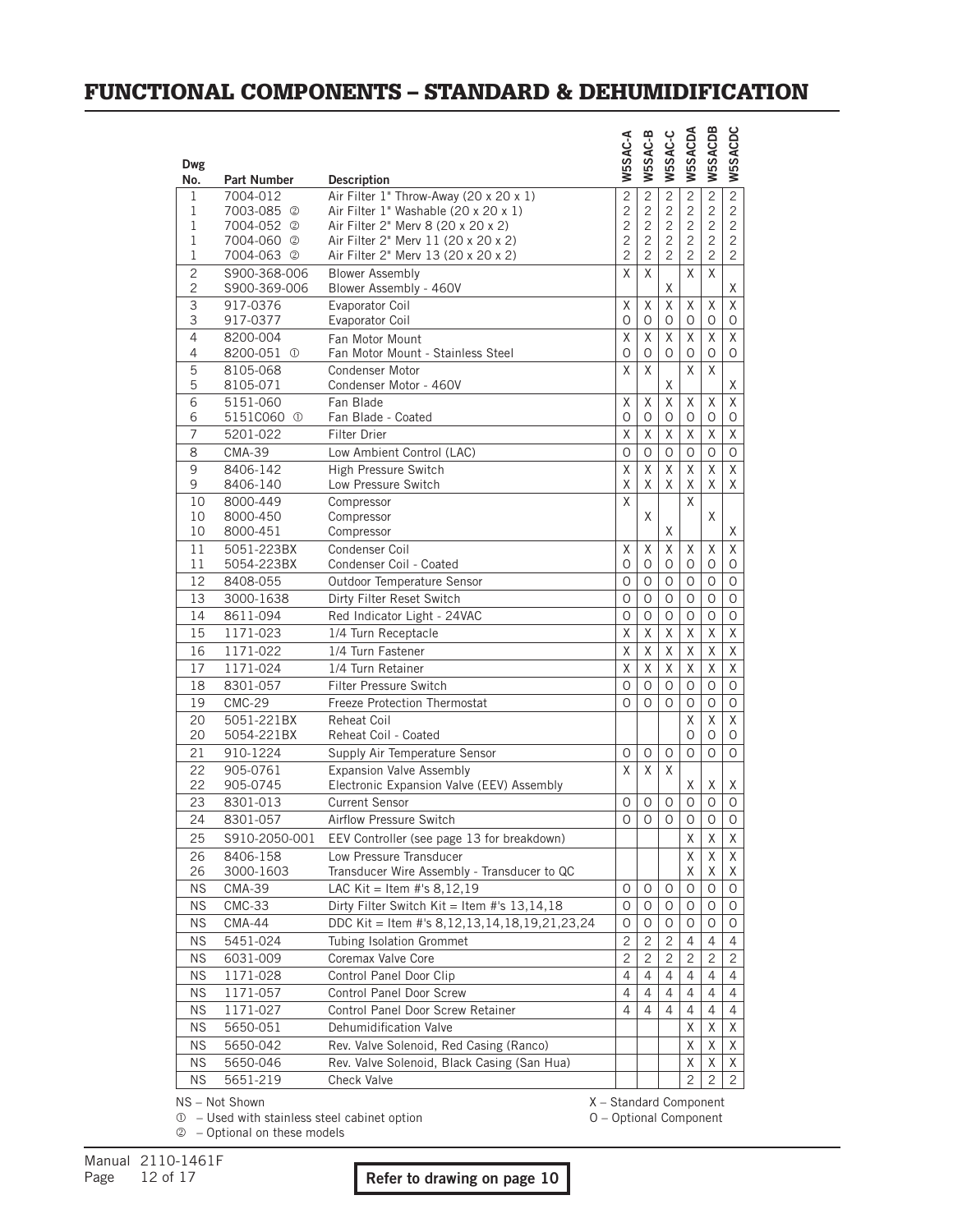#### EEV CONTROLLER ASSEMBLY

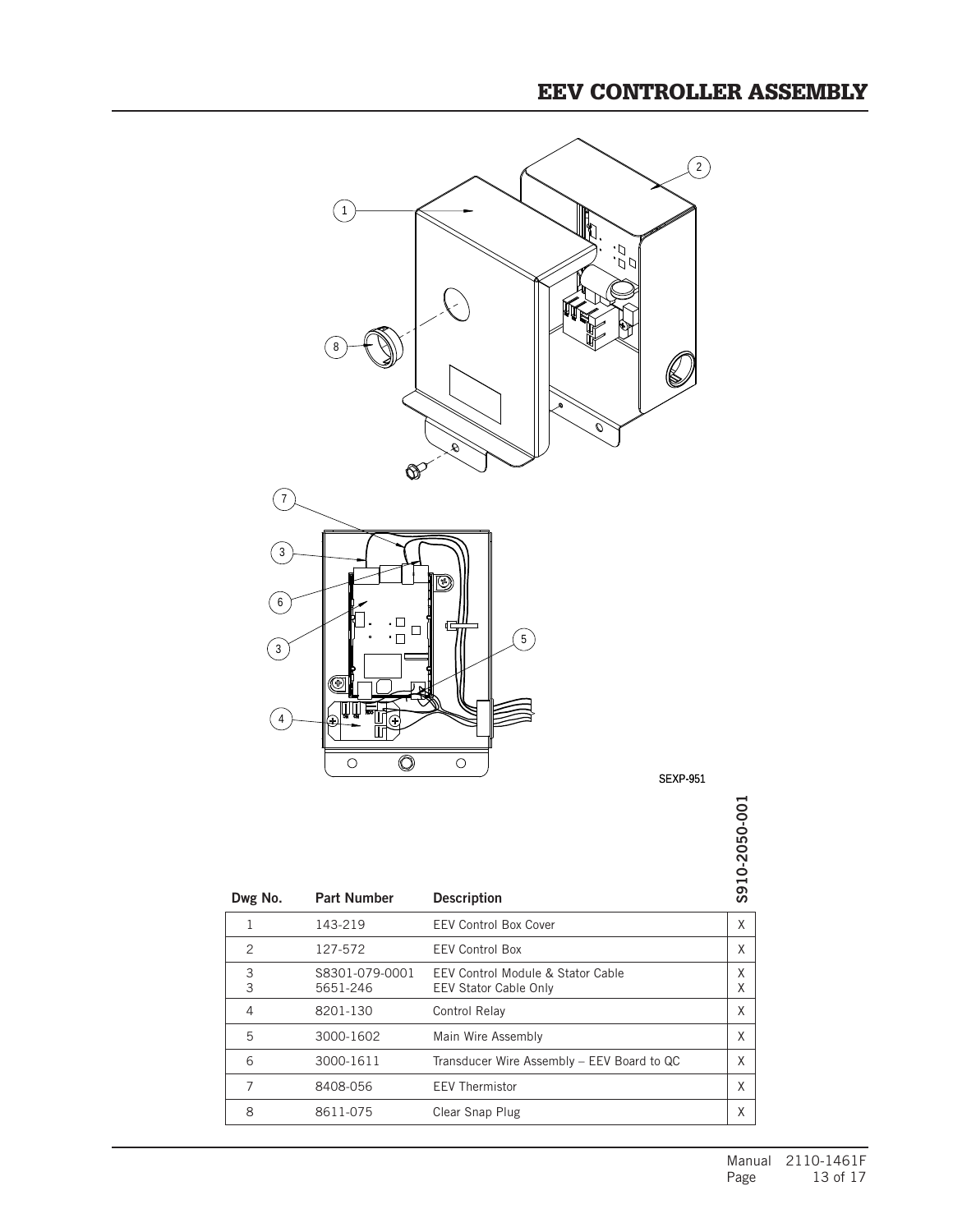

SEXP-1020

This drawing to be used for reference for pages 15 and 16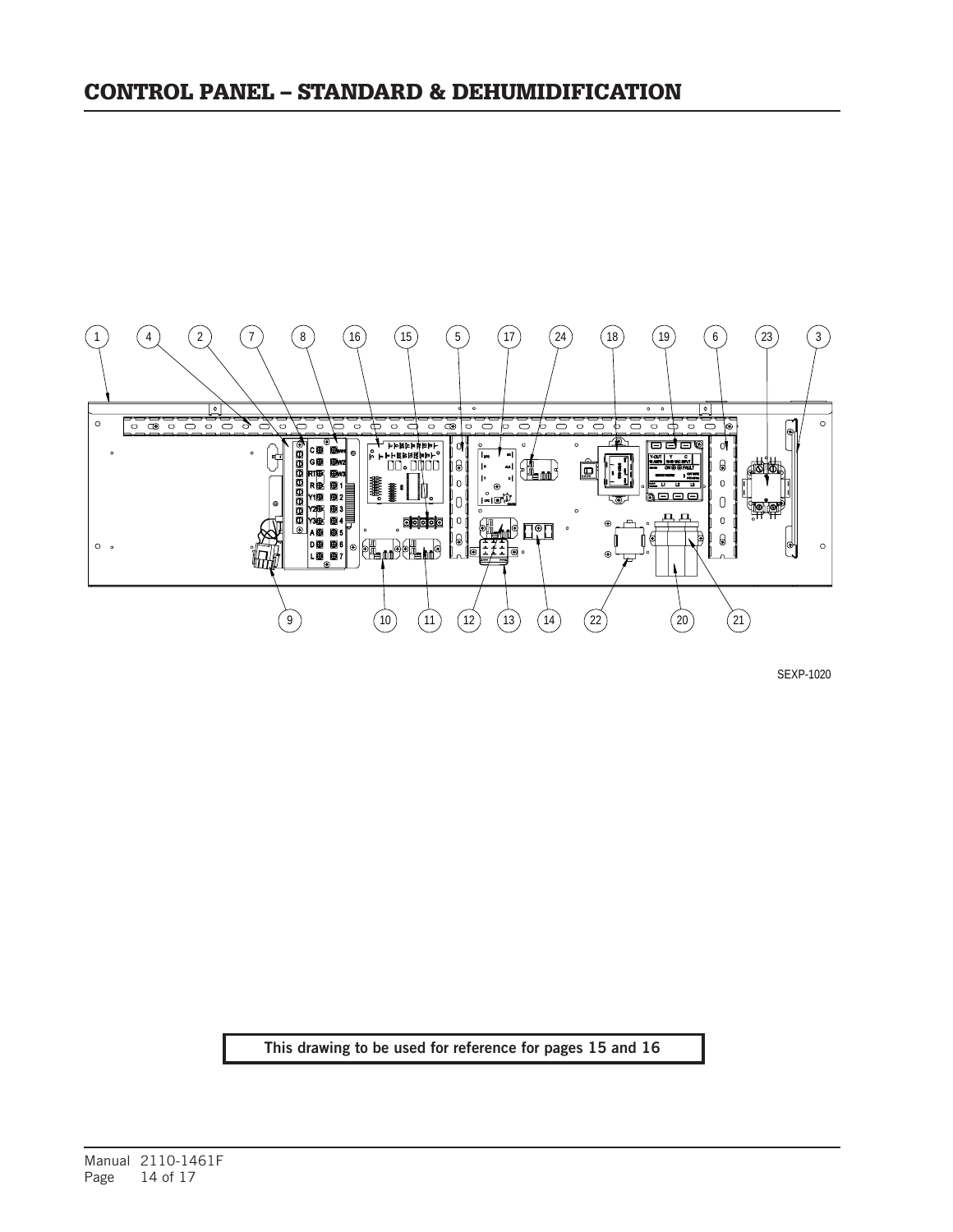### CONTROL PANEL – STANDARD & DEHUMIDIFICATION

| Dwg<br>No.                                                         | <b>Part Number</b>                                                               | <b>Description</b>                                                                                                                                | W3SAC-A        | W3SAC-B        | W3SAC-C        | W3SACDA        | W3SACDB        | W3SACDC        | W4SAC-A        | <b>W4SAC-B</b> | W4SAC-C        | W4SACDA        | W4SACDB        | W4SACDC        |
|--------------------------------------------------------------------|----------------------------------------------------------------------------------|---------------------------------------------------------------------------------------------------------------------------------------------------|----------------|----------------|----------------|----------------|----------------|----------------|----------------|----------------|----------------|----------------|----------------|----------------|
| 1                                                                  | 117-411                                                                          | <b>Control Panel</b>                                                                                                                              | X              | X              | Χ              | Χ              | $\sf X$        | χ              | Χ              | $\sf X$        | χ              | Χ              | $\sf X$        | $\mathsf{X}$   |
| $\overline{c}$                                                     | S910-2108                                                                        | Complete Low Voltage Box Assembly<br>(Sheet metal, Terminal Strip, & Wire Harness)                                                                | X              | Χ              | X              | X              | X              | X              | X              | Χ              | X              | X              | X              | X              |
| 3                                                                  | 135-394                                                                          | Wire Shield                                                                                                                                       | X              | Χ              | Χ              | X              | Χ              | X              | X              | Χ              | Χ              | X              | Χ              | X              |
| 4                                                                  | 8611-140-3208                                                                    | Cable Duct - 32.5"                                                                                                                                | X              | Χ              | Χ              | X              | X              | X              | X              | Χ              | X              | Χ              | Χ              | Χ              |
| 6                                                                  | 8611-244-0608                                                                    | Cable Duct - 6.5" x 1.5" wide                                                                                                                     | $\overline{c}$ | $\overline{2}$ | $\overline{c}$ | $\overline{c}$ | $\overline{c}$ | $\overline{c}$ | $\overline{c}$ | $\overline{c}$ | $\overline{c}$ | $\overline{c}$ | $\overline{2}$ | 2              |
| $\overline{7}$                                                     | 8607-021                                                                         | Low Voltage Terminal Strip - 8 term.                                                                                                              | $\overline{O}$ | 0              | $\circ$        | 0              | $\circ$        | $\circ$        | $\circ$        | 0              | 0              | $\circ$        | 0              | 0              |
| 8                                                                  | 8607-071                                                                         | Low Voltage Terminal Strip - 20 term.                                                                                                             | X              | X              | Χ              | X              | Χ              | Χ              | X              | Χ              | X              | Χ              | Χ              | Χ              |
| 9                                                                  | 3000-1524                                                                        | Vent Jumper Plug (used when no vent option)                                                                                                       | X              | X              | Χ              | X              | X              | $\sf X$        | X              | X              | X              | X              | X              | X              |
| 10                                                                 | 8201-130                                                                         | Alarm Relay (Kit = CMC-35)                                                                                                                        | $\overline{O}$ | 0              | 0              | $\circ$        | $\circ$        | $\circ$        | $\overline{O}$ | $\circ$        | $\circ$        | $\circ$        | $\circ$        | $\overline{O}$ |
| 11                                                                 | 8201-130                                                                         | <b>Blower Speed Relay</b>                                                                                                                         | $\sf X$        | Χ              | X              | Χ              | X              | Χ              | Χ              | Χ              | X              | Χ              | Χ              | X              |
| 12                                                                 | 8201-130                                                                         | Dehumidification Control Relay                                                                                                                    |                |                |                | Χ              | Χ              | $\sf X$        |                |                |                | X              | Χ              | Χ              |
| 13                                                                 | 8201-159                                                                         | Dirty Filter Relay (Kit = CMC-33)                                                                                                                 | 0              | 0              | $\circ$        | $\circ$        | $\circ$        | $\circ$        | $\overline{O}$ | $\circ$        | $\mathbf 0$    | $\overline{O}$ | 0              | 0              |
| 14                                                                 | 8607-017                                                                         | Terminal Block (LAC Kit = CMA-39)                                                                                                                 | $\overline{O}$ | 0              | 0              | $\circ$        | $\circ$        | $\mathsf O$    | $\overline{O}$ | $\circ$        | $\mathbf 0$    | $\circ$        | $\circ$        | $\overline{O}$ |
| 15                                                                 | 8607-042                                                                         | <b>Blower Speed Terminal Block</b>                                                                                                                | X              | X              | Χ              | $\sf X$        | X              | $\mathsf X$    | X              | X              | $\sf X$        | Χ              | $\sf X$        | Χ              |
| 16                                                                 | 8201-113                                                                         | Dehumidification Logic Board                                                                                                                      |                |                |                | Χ              | $\sf X$        | $\mathsf X$    |                |                |                | X              | X              | Χ              |
| 17                                                                 | S8201-169                                                                        | <b>Compressor Control Module</b>                                                                                                                  | X              | Χ              | Χ              | Χ              | X              | X              | Χ              | Χ              | $\sf X$        | Χ              | X              | X              |
| 18<br>18                                                           | 8407-068<br>8407-069                                                             | Transformer<br>Transformer                                                                                                                        | X              | Χ              | Χ              | X              | $\times$       | X              | X              | $\sf X$        | Χ              | X              | X              | Χ              |
| 19                                                                 | 8201-126                                                                         | <b>Phase Monitor</b>                                                                                                                              |                | X              | X              |                | X              | $\times$       |                | X              | X              |                | X              | X              |
| 20<br>20                                                           | 8552-079<br>8552-057                                                             | Compressor Capacitor<br><b>Compressor Capacitor</b>                                                                                               | $\sf X$        |                |                | X              |                |                | Χ              |                |                | X              |                |                |
| 20                                                                 | 8552-005                                                                         | Outdoor Motor Capacitor                                                                                                                           |                | X              |                |                | X              |                |                | X              |                |                | X              |                |
| 20                                                                 | 8552-004                                                                         | Outdoor Motor Capacitor                                                                                                                           |                |                | Χ              |                |                | X              |                |                | X              |                |                | X              |
| 21<br>21                                                           | 8550-008<br>8550-003                                                             | Capacitor Strap<br>Capacitor Strap                                                                                                                | X              | X              | X              | X              | X              | X              | X              | Χ              | X              | Χ              | X              | X              |
| 22                                                                 | 8551-004                                                                         | Start Device (PTCR) (Kit = CMC-32)                                                                                                                | $\overline{O}$ |                |                | $\circ$        |                |                | $\circ$        |                |                | 0              |                |                |
| 23<br>23                                                           | 8401-034<br>8401-035                                                             | <b>Compressor Contactor</b><br><b>Compressor Contactor</b>                                                                                        | X              | Χ              | Χ              | X              | Χ              | Χ              | X              | Χ              | Χ              | X              | Χ              | Χ              |
| <b>NS</b><br>ΝS<br>ΝS<br>ΝS<br>ΝS                                  | 8615-038<br>8615-040<br>8615-042<br>8615-051<br>8615-095                         | Circuit Breaker 35A 2 Pole 1<br>Circuit Breaker 50A 2 Pole ①<br>Circuit Breaker 35A 3 Pole ①<br>Circuit Breaker 25A 3 Pole 1<br>Toggle Disconnect | O              | $\Omega$       | 0              | O              | $\Omega$       | 0              | 0              | $\Omega$       | 0              | 0              | 0              | 0              |
| <b>NS</b><br><b>NS</b><br><b>NS</b><br>ΝS<br>ΝS<br>ΝS<br><b>NS</b> | 4213-103<br>4213-104<br>4213-107<br>4213-108<br>4213-203<br>4213-204<br>4213-207 | Wiring Diagram<br>Wiring Diagram<br>Wiring Diagram<br>Wiring Diagram<br>Wiring Diagram<br>Wiring Diagram<br>Wiring Diagram                        | X              | Χ              |                | Χ              |                |                | X              | Χ              |                | Χ              | Χ              |                |
| ΝS<br><b>NS</b><br>ΝS<br>ΝS<br><b>NS</b>                           | 4213-208<br>4213-303<br>4213-304<br>4213-307<br>4213-308                         | Wiring Diagram<br>Wiring Diagram<br>Wiring Diagram<br>Wiring Diagram<br>Wiring Diagram                                                            |                |                | X              |                | X              | X              |                |                | X              |                |                | X              |
| <b>NS</b>                                                          | 3000-1613                                                                        | <b>Blower Power Plug</b>                                                                                                                          | X              | X              | χ              | Χ              | X              | X              | X              | Χ              | Χ              | Χ              | Χ              | Χ              |
| <b>NS</b><br><b>NS</b>                                             | 3000-1614<br>3000-1690                                                           | <b>Blower Speed Plug</b><br><b>Blower Speed Plug</b>                                                                                              | Χ              | Χ              | Χ              | Χ              | Χ              | Χ              | X              | X              | χ              | X              | Χ              | Χ              |
| <b>NS</b><br>ΝS                                                    | 3000-1222<br>3000-1230                                                           | Compressor Plug/Harness<br><b>Compressor Plug/Harness</b>                                                                                         | $\sf X$        | Χ              | Χ              | X              | Χ              | Χ              | X              | Χ              | Х              | Χ              | Х              | Χ              |
| <b>NS</b><br><b>NS</b><br><b>NS</b><br><b>NS</b>                   | 3003-053<br>3003-081<br>3003-055<br>3003-080                                     | <b>Control Panel Wire Harness</b><br><b>Control Panel Wire Harness</b><br><b>Control Panel Wire Harness</b><br><b>Control Panel Wire Harness</b>  | $\sf X$        | Χ              | Χ              | Χ              | X              | X              | X              | Χ              | Χ              | Χ              | X              | X              |
| <b>NS</b>                                                          | 3000-1608                                                                        | Low Voltage Terminal Block Wire Harness                                                                                                           | X              | X              | Χ              | Χ              | X              | X              | X              | Χ              | Χ              | Χ              | Χ              | Χ              |
|                                                                    | $NS = Not Shown$                                                                 |                                                                                                                                                   |                |                |                |                |                |                |                |                |                |                |                |                |

 Circuit breakers listed are for units without electric heat, "0Z" models. See heater replacement parts manual for units with electric heat.

X – Standard Component O – Optional Component

Manual 2110-1461F<br>Page 15 of 17 15 of 17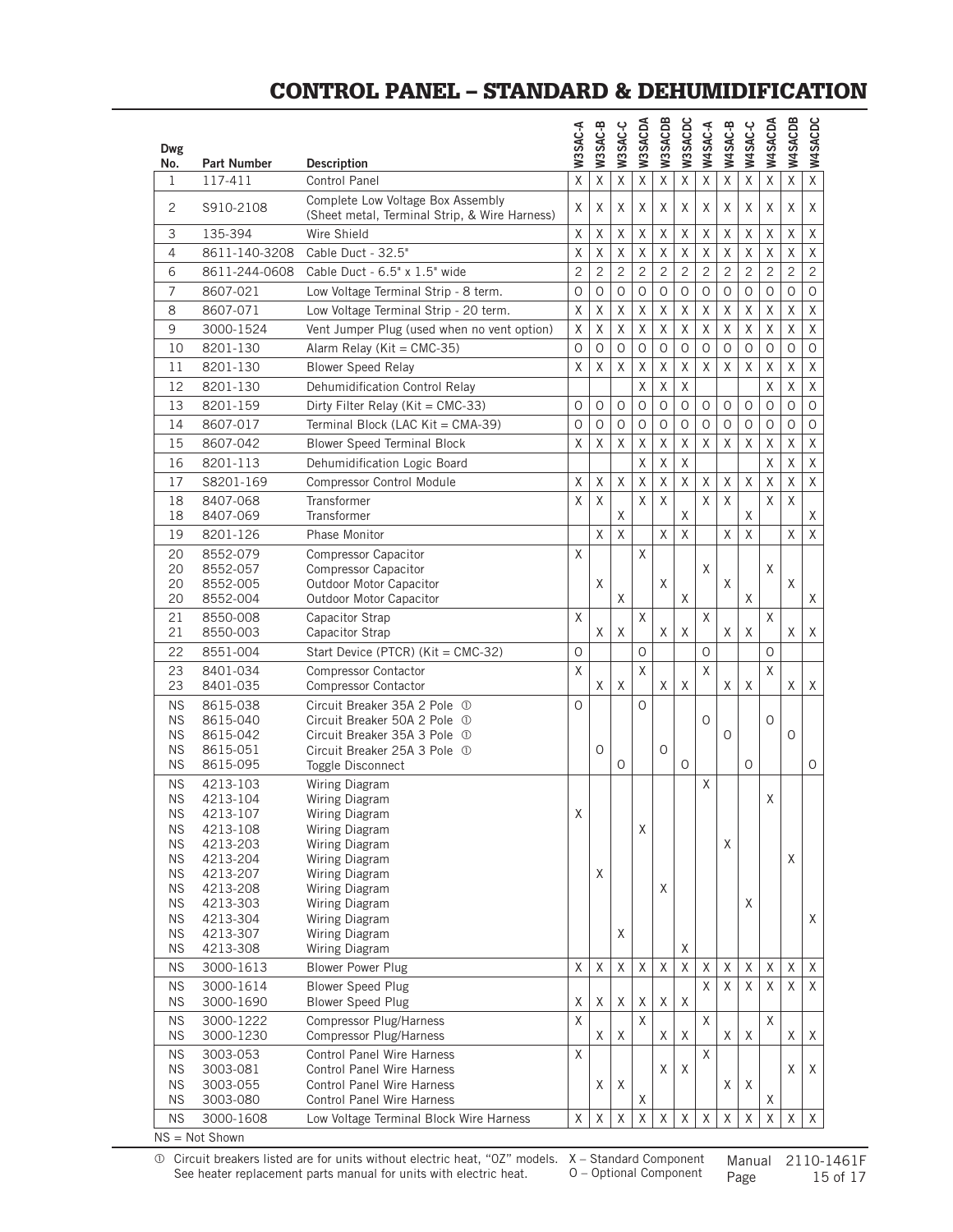#### CONTROL PANEL – STANDARD & DEHUMIDIFICATION

| Dwg                    |                               |                                                                                    | W5SAC-A        | W5SAC-B            | W5SAC-C  | <b>W5SACDA</b>     | <b>W5SACDB</b> | <b>W5SACDC</b>          |
|------------------------|-------------------------------|------------------------------------------------------------------------------------|----------------|--------------------|----------|--------------------|----------------|-------------------------|
| No.<br>1               | <b>Part Number</b><br>117-411 | <b>Description</b><br><b>Control Panel</b>                                         | X              | $\mathsf{X}% _{0}$ | Χ        | $\mathsf{X}% _{0}$ | Χ              | $\overline{\mathsf{x}}$ |
| 2                      | S910-2108                     | Complete Low Voltage Box Assembly<br>(Sheet metal, Terminal Strip, & Wire Harness) | X              | X                  | X        | X                  | X              | X                       |
| 3                      | 135-394                       | Wire Shield                                                                        | X              | X                  | X        | Χ                  | X              | X                       |
| 4                      | 8611-140-3208                 | Cable Duct - 32.5"                                                                 | X              | Χ                  | X        | Χ                  | Χ              | X                       |
| 5                      | 8611-140-0608                 | Cable Duct - 6.5" x 1" wide                                                        | X              | Χ                  | Χ        | Χ                  | Χ              | Χ                       |
| 6                      | 8611-244-0608                 | Cable Duct - 6.5" x 1.5" wide                                                      | X              | X                  | X        | X                  | X              | X                       |
| $\overline{7}$         | 8607-021                      | Low Voltage Terminal Strip - 8 term.                                               | $\overline{O}$ | $\circ$            | O        | 0                  | $\Omega$       | O                       |
| 8                      | 8607-071                      | Low Voltage Terminal Strip - 20 term.                                              | Χ              | Χ                  | Χ        | Χ                  | Χ              | X                       |
| 9                      | 3000-1524                     | Vent Jumper Plug (used when no vent option)                                        | Χ              | Χ                  | X        | Χ                  | Χ              | X                       |
| 10                     | 8201-130                      | Alarm Relay (Kit = CMA-42)                                                         | $\Omega$       | $\Omega$           | $\Omega$ | 0                  | 0              | 0                       |
| 11                     | 8201-130                      | <b>Blower Speed Relay</b>                                                          | X              | Χ                  | Χ        | Χ                  | Χ              | X                       |
| 12                     | 8201-130                      | Dehumidification Control Relay                                                     |                |                    |          | Χ                  | χ              | Χ                       |
| 13                     | 8201-130                      | Dirty Filter Relay (Kit = CMC-33)                                                  | $\Omega$       | 0                  | 0        | 0                  | $\Omega$       | O                       |
| 14                     | 8607-017                      | Terminal Block (LAC Kit = CMA-39)                                                  | 0              | 0                  | 0        | 0                  | 0              | 0                       |
| 15                     | 8607-042                      | <b>Blower Speed Terminal Block</b>                                                 | Χ              | X                  | X        | Χ                  | Χ              | Χ                       |
| 17                     | S8201-169                     | <b>Compressor Control Module</b>                                                   | X              | Χ                  | X        | Χ                  | Χ              | Χ                       |
| 18<br>18               | 8407-068<br>8407-069          | Transformer<br><b>Transformer</b>                                                  | X              | X                  | Χ        | Χ                  | Χ              | Χ                       |
| 19                     | 8201-126                      | <b>Phase Monitor</b>                                                               |                | Χ                  | X        |                    | Χ              | X                       |
| 20                     | 8552-055                      | <b>Compressor Capacitor</b>                                                        | Χ              |                    |          | X                  |                |                         |
| 20<br>20               | 8552-005<br>8552-004          | Outdoor Motor Capacitor<br>Outdoor Motor Capacitor                                 |                | X                  | X        |                    | X              | Χ                       |
| 21                     | 8550-008                      | Capacitor Strap                                                                    | Χ              |                    |          | Χ                  |                |                         |
| 21                     | 8550-003                      | Capacitor Strap                                                                    |                | Χ                  | X        |                    | Χ              | Χ                       |
| 22                     | 8551-004                      | Start Device (PTCR)                                                                | 0              | $\Omega$           | O        | 0                  | $\Omega$       | O                       |
| 23<br>23               | 8401-034<br>8401-035          | <b>Compressor Contactor</b><br>Compressor Contactor                                | X              | X                  | Χ        | Χ                  | Χ              | Χ                       |
| 24                     | 8201-130                      | Second Stage Dehumidification Relay                                                |                |                    |          | Χ                  | X              | χ                       |
| <b>NS</b>              | 8615-040                      | Circuit Breaker 50A 2 Pole ①                                                       | $\Omega$       |                    |          | O                  |                |                         |
| <b>NS</b>              | 8615-043                      | Circuit Breaker 40A 3 Pole ①                                                       |                | O                  |          |                    | O              |                         |
| <b>NS</b>              | 8615-095                      | Toggle Disconnect                                                                  |                |                    | 0        |                    |                | 0                       |
| <b>NS</b><br><b>NS</b> | 4213-103<br>4213-104          | Wiring Diagram<br>Wiring Diagram                                                   | X              |                    |          | X                  |                |                         |
| <b>NS</b>              | 4213-203                      | Wiring Diagram                                                                     |                | X                  |          |                    |                |                         |
| <b>NS</b>              | 4213-204                      | Wiring Diagram                                                                     |                |                    |          |                    | Χ              |                         |
| ΝS                     | 4213-303                      | Wiring Diagram                                                                     |                |                    | Χ        |                    |                |                         |
| <b>NS</b><br><b>NS</b> | 4213-304<br>3000-1613         | Wiring Diagram<br><b>Blower Power Plug</b>                                         | X              | X                  | Χ        | Χ                  | Χ              | Χ<br>Χ                  |
| <b>NS</b>              | 3000-1614                     | <b>Blower Speed Plug</b>                                                           | Χ              | Χ                  | Χ        | Χ                  | Χ              | Χ                       |
| NS.                    | 3000-1222                     | Compressor Plug/Harness                                                            | X              |                    |          | X                  |                |                         |
| <b>NS</b>              | 3000-1230                     | Compressor Plug/Harness                                                            |                | Χ                  | Χ        |                    | Χ              | Χ                       |
| <b>NS</b>              | 3000-1223                     | <b>Staging Harness</b>                                                             | Χ              | X                  | X        | Χ                  | Χ              | X                       |
| NS.                    | 3003-053                      | <b>Control Panel Wire Harness</b>                                                  | X              |                    |          |                    |                |                         |
| NS.                    | 3003-055                      | <b>Control Panel Wire Harness</b>                                                  |                | X                  | X        |                    |                |                         |
| <b>NS</b>              | 3003-080                      | <b>Control Panel Wire Harness</b>                                                  |                |                    |          | Χ                  |                |                         |
| <b>NS</b><br><b>NS</b> | 3003-081                      | <b>Control Panel Wire Harness</b>                                                  | X              | Χ                  | X        | Χ                  | Χ<br>X         | X<br>X                  |
|                        | 3000-1608                     | Low Voltage Terminal Block Wire Harness                                            |                |                    |          |                    |                |                         |

NS = Not Shown

 Circuit breakers listed are for units without electric heat, "0Z" models. See heater replacement parts manual for units with electric heat.

X – Standard Component

O – Optional Component